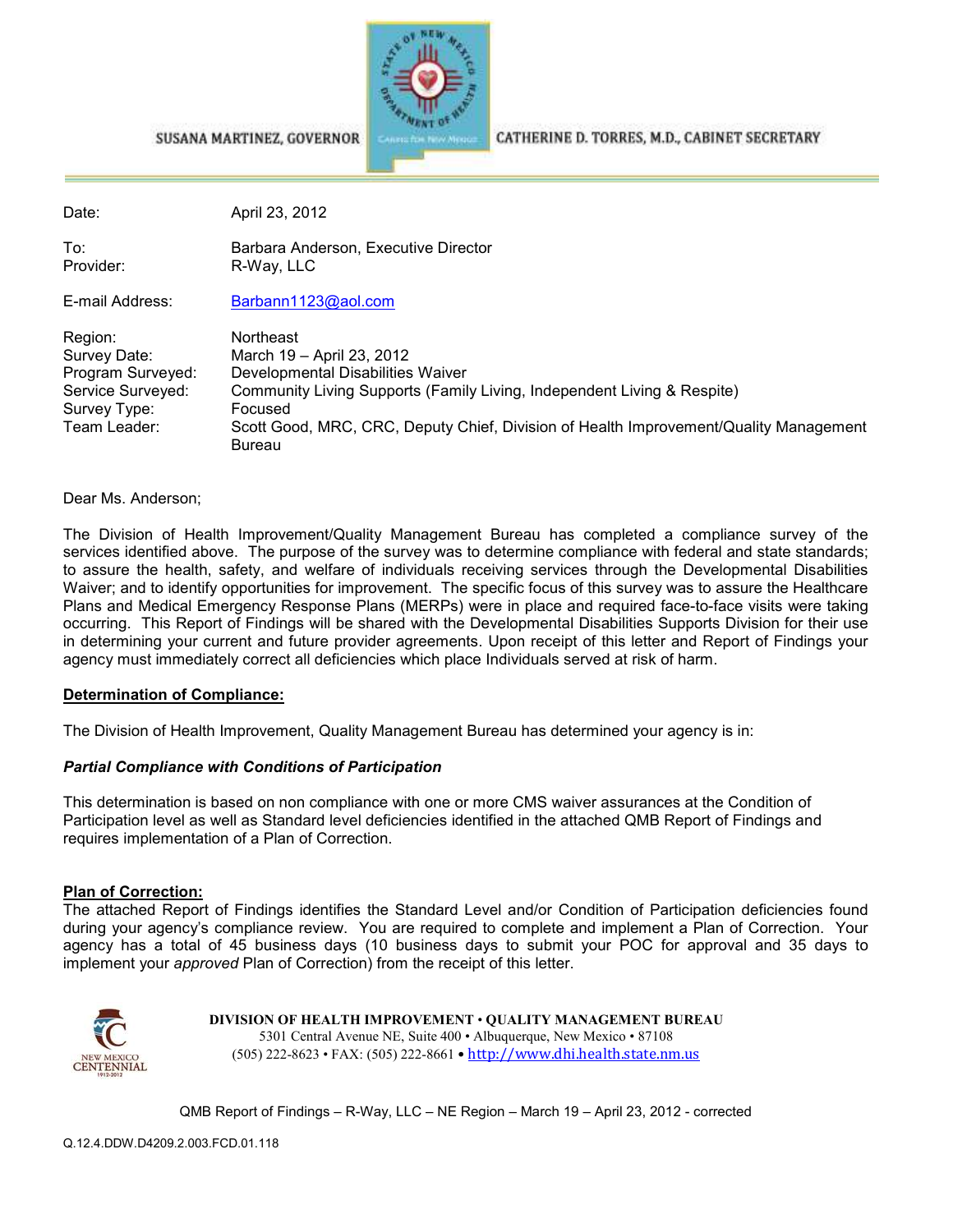#### **Submission of your Plan of Correction:**

Please submit your agency's Plan of Correction in the space on the two right columns of the Report of Findings. *(See attachment "A" for additional guidance in completing the Plan of Correction)*.

Within 10 business days of receipt of this letter your agency Plan of Correction must be submitted to the parties below:

#### **1. Quality Management Bureau, Attention: Plan of Correction Coordinator 5301 Central Ave. NE Suite 400 Albuquerque, NM 87108**

#### **2. Developmental Disabilities Supports Division Regional Office for region of service surveyed**

Upon notification from QMB that your *Plan of Correction has been approved*, you must implement all remedies and corrective actions to come into compliance. If your Plan of Correction is denied, you must resubmit a revised plan as soon as possible for approval, as your POC approval and all remedies must be completed within 45 business days of the receipt of this letter.

Failure to submit your POC within the allotted 10 business days or complete and implement your Plan of Correction within the total 45 business days allowed may result in the imposition of a \$200 per day Civil Monetary Penalty until it is received, completed and/or implemented.

#### **Request for Informal Reconsideration of Findings (IRF):**

If you disagree with a finding of deficient practice, you have 10 business days upon receipt of this notice to request an IRF. Submit your request for an IRF in writing to:

> QMB Deputy Bureau Chief 5301 Central Ave NE Suite #400 Albuquerque, NM 87108 Attention: IRF request

See Attachment "C" for additional guidance in completing the request for Informal Reconsideration of Findings. The request for an IRF will not delay the implementation of your Plan of Correction which must be completed within 45 total business days (10 business days to submit your POC for approval and 35 days to implement your *approved* Plan of Correction). Providers may not appeal the nature or interpretation of the standard or regulation, the team composition or sampling methodology. If the IRF approves the modification or removal of a finding, you will be advised of any changes.

Please call the Plan of Correction Coordinator at 505-222-8647 if you have questions about the Report of Findings or Plan of Correction. Thank you for your cooperation and for the work you perform.

Sincerely,

Scott Good, MRC, CRC

Scott Good, MRC, CRC Team Lead/Deputy Chief Division of Health Improvement Quality Management Bureau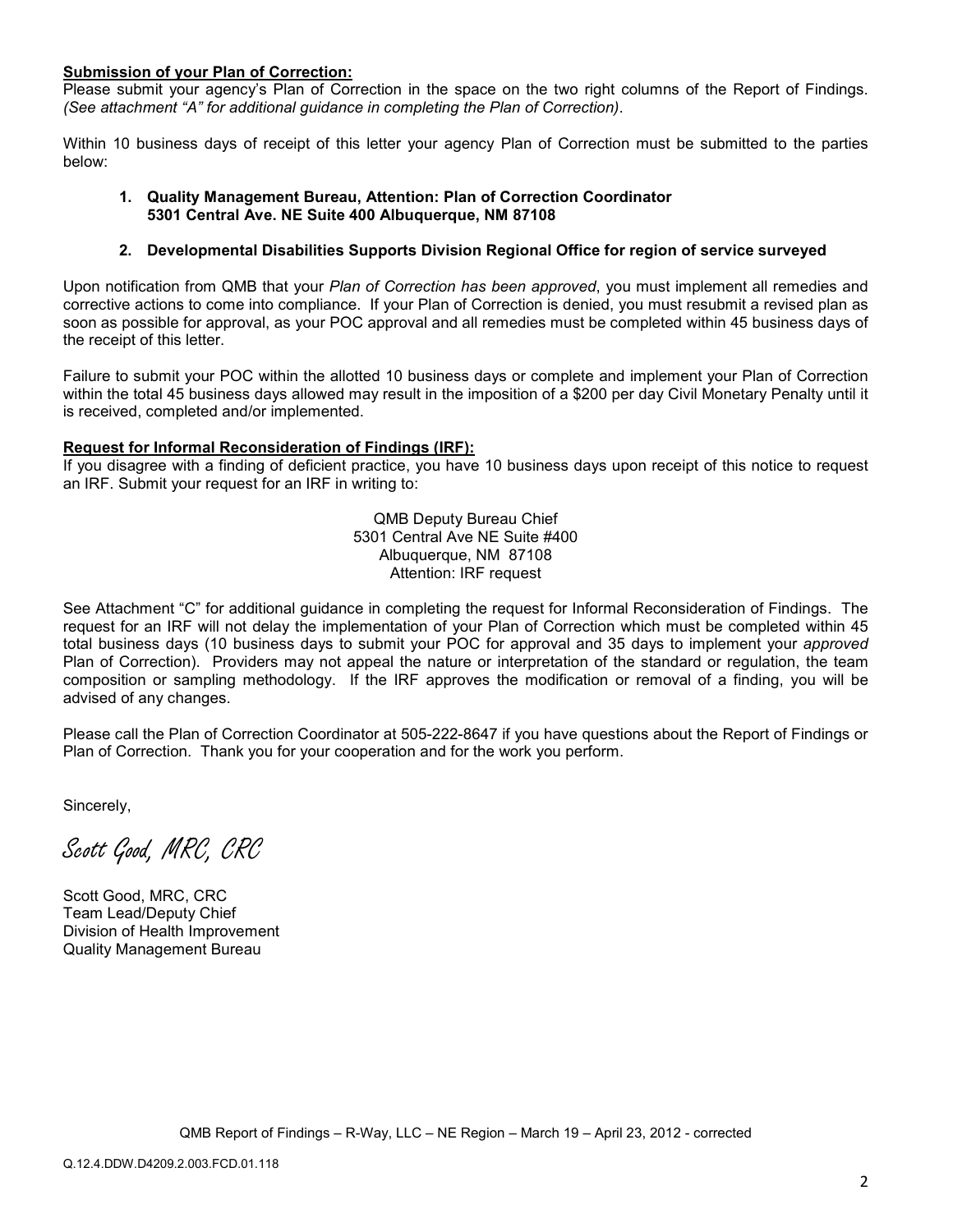# **Survey Process Employed:**

| Administrative Locations Visited | Number:                                                       | 1 (3205 Richards Lane, Santa Fe, New Mexico)                                                                                     |
|----------------------------------|---------------------------------------------------------------|----------------------------------------------------------------------------------------------------------------------------------|
| <b>Total Sample Size</b>         | Number:                                                       | 74<br>2 - Jackson Class Members<br>72 - Non-Jackson Class Members<br>68 - Family Living<br>3 - Independent Living<br>3 - Respite |
| Persons Served Records Reviewed  | Number:                                                       | 74                                                                                                                               |
| <b>Nursing Records Reviewed</b>  | Number:                                                       | 5                                                                                                                                |
| Administrative Files Reviewed    | <b>Medical Records</b><br><b>Personnel Files</b><br>$\bullet$ | Agency Policy and Procedure                                                                                                      |

• Site Visit Forms

CC: Distribution List: DOH - Division of Health Improvement DOH - Developmental Disabilities Supports Division DOH - Office of Internal Audit HSD - Medical Assistance Division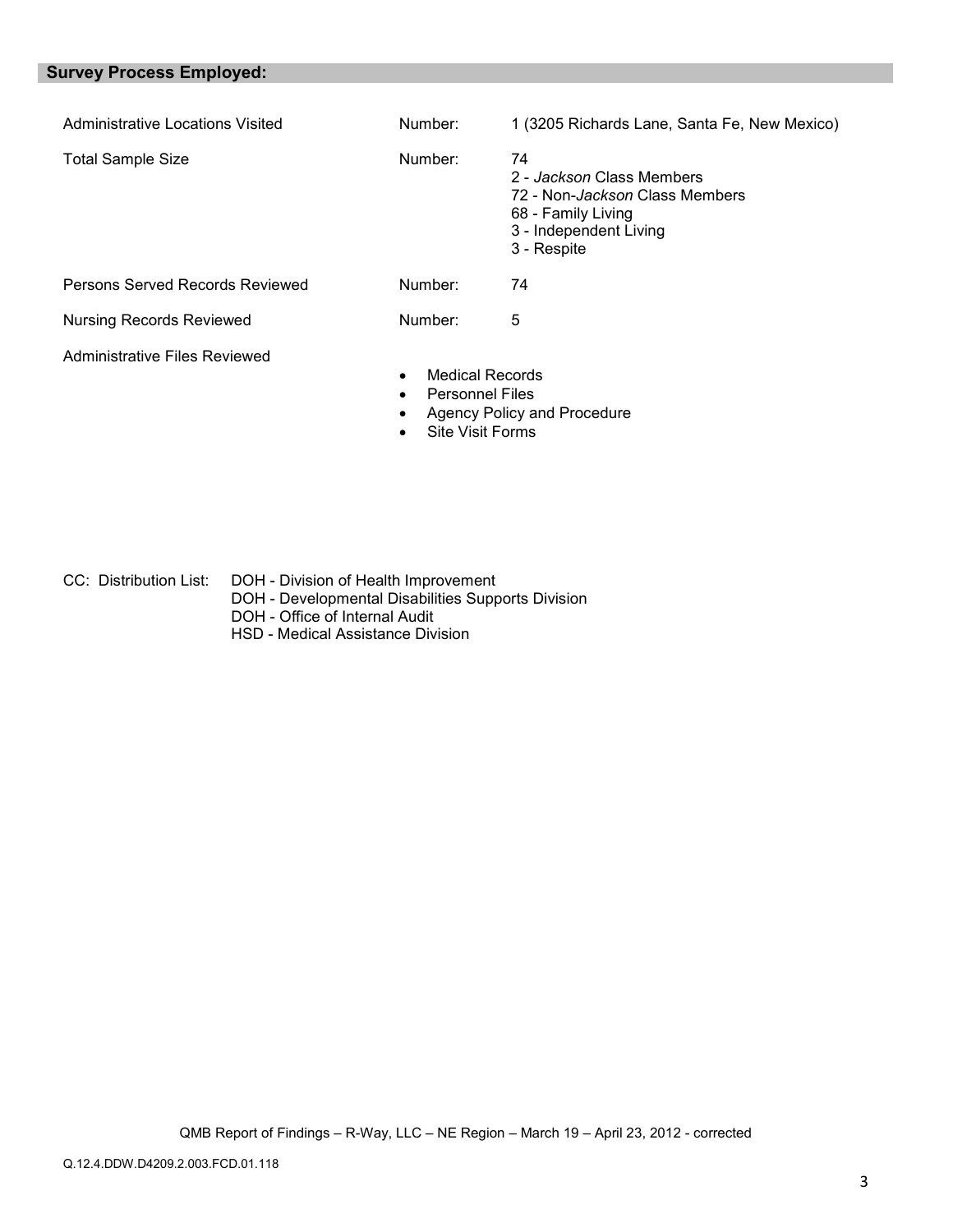# **Attachment A**

# **Provider Instructions for Completing the QMB Plan of Correction (POC) Process**

## *Introduction:*

After a QMB Compliance Survey, your QMB Report of Findings will be sent to you via e-mail.

Each provider must develop and implement a Plan of Correction (POC) that identifies specific quality assurance and quality improvement activities the agency will implement to correct deficiencies and prevent continued non compliance.

Agencies must submit their Plan of Correction within 10 business days from the date you receive the QMB Report of Findings. (Providers who do not submit a POC within 10 business days will be referred to the Internal Review Committee [IRC] for possible actions or sanctions).

Agencies must fully implement their approved Plan of Correction within 45 business days (10 business days to submit your POC for approval and 35 days to implement your approved Plan of Correction) from the date they receive the QMB Report of Findings. (Providers who fail to complete a POC within the 45 business days allowed shall be referred to the IRC for possible actions or sanctions.)

If you have questions about the Plan of Correction process, call the QMB Deputy Chief at 505-699-0714. Requests for technical assistance must be requested through your DDSD Regional Office.

The POC process cannot resolve disputes regarding findings. If you wish to dispute a finding on the official Report of Findings, you must file an Informal Reconsideration of Findings (IRF) request within ten (10) business days of receiving your report. Please note that you must still submit a POC for findings that are in question (see Attachment "C").

## *Instructions for Completing Agency POC:*

## *Required Content*

Your Plan of Correction should provide a step-by-step description of the methods to correct each deficient practice to prevent recurrence and information that ensures the regulation cited is in compliance. The remedies noted in your POC are expected to be added to your Agency's required, annual Quality Assurance Plan.

If a deficiency has already been corrected, the plan should state how it was corrected, the completion date (date the correction was accomplished), and how possible recurrence of the deficiency will be prevented.

The Plan of Correction must address the required six CMS core elements to address *each deficiency* of the POC:

- 1. How the specific and realistic corrective action will be accomplished for individuals found to have been affected by the deficient practice.
- 2. How the agency will identify other individuals who have the potential to be affected by the same deficient practice, and how the agency will act to protect individuals in similar situations.
- 3. What QA measures will be put into place or systemic changes made to ensure that the deficient practice will not recur
- 4. Indicate how the agency plans to monitor its performance to make sure that solutions are sustained. The agency must develop a QA plan for ensuring that correction is achieved and sustained. This QA plan must be implemented, and the corrective action evaluated for its effectiveness. The plan of correction is integrated into the agency quality assurance system; and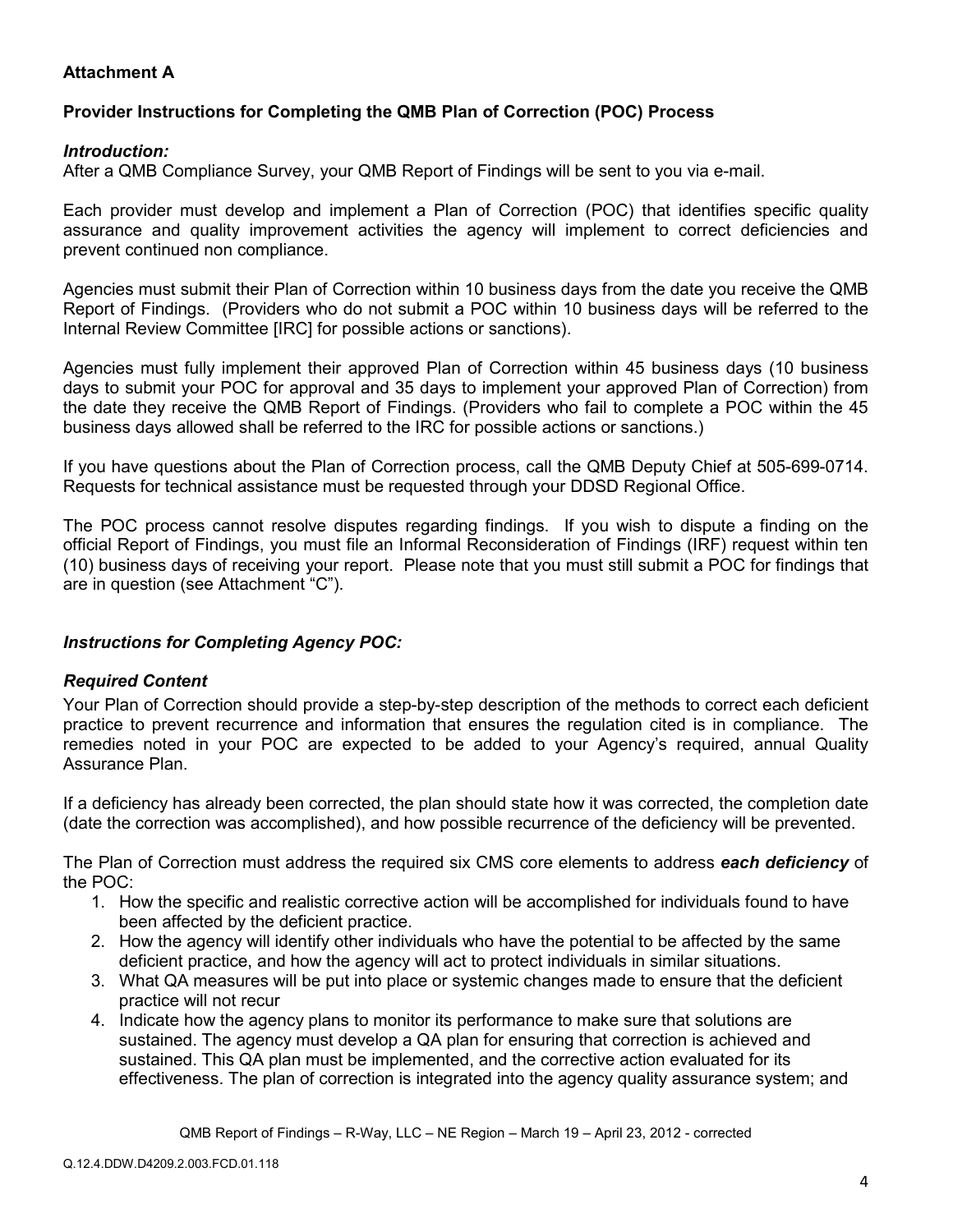- 5. Include dates when corrective action will be completed. The corrective action completion dates must be acceptable to the State.
- 6. The POC must be signed and dated by the agency director or other authorized official.

The following details should be considered when developing your POC:

- Details about how and when Consumer, Personnel and Residential files are audited by Agency personnel to ensure they contain required documents;
- Information about how Medication Administration Records are reviewed to verify they contain all required information before they are distributed, as they are being used, and after they are completed;
- Your processes for ensuring that all staff are trained in Core Competencies, Incident Reporting, and Individual-Specific service requirements, etc;
- How accuracy in Billing documentation is assured;
- How health, safety is assured;
- For Case Management Providers, how ISPs are reviewed to verify they meet requirements, how the timeliness of LOC packet submissions and consumer visits are tracked;
- Your process for gathering, analyzing and responding to Quality data; and,
- Details about Quality Targets in various areas, current status, analyses about why targets were not met, and remedies implemented.

*Note:* **Instruction or in-service of staff alone may not be a sufficient plan of correction.** This is a good first step toward correction, but additional steps should be taken to ensure the deficiency is corrected and will not recur.

# *Completion Dates*

- The plan of correction must include a **completion date** (entered in the far right-hand column) for each finding. Be sure the date is **realistic** in the amount of time your Agency will need to correct the deficiency; not to exceed 45 total business days.
- Direct care issues should be corrected immediately and monitored appropriately.
- Some deficiencies may require a staged plan to accomplish total correction.
- Deficiencies requiring replacement of equipment, etc., may require more time to accomplish correction but should show reasonable time frames.

## *Initial Submission of the Plan of Correction Requirements*

- 1. The Plan of Correction must be completed on the official QMB Survey Report of Findings/Plan of Correction Form and received by QMB within ten (10) business days from the date you received the report of findings.
- 2. For questions about the POC process, call the QMB Deputy Chief, at 505-699-0714 for assistance.
- 3. For Technical Assistance (TA) in developing or implementing your POC, contact your local DDSD Regional Office.
- 4. Submit your POC to the, POC Coordinator in any of the following ways:
	- a. Fax to 505-222-8661, or
	- b. Scott.good@state.nm.us
	- c. Mail to POC Coordinator, 5301 Central Avenue SW, Suite 400, Albuquerque, NM 87108
- 5. Do not submit supporting documentation (evidence of compliance) to QMB until after your POC has been approved by the POC Coordinator.
- 6. QMB will notify you when your POC has been "approve" or "denied."
	- a. During this time, whether your POC is "approved," or "denied," you will have a maximum of 45 business days from the date of receipt of your Report of Findings to correct all survey deficiencies.
	- b. If your POC is denied, it must be revised and resubmitted as soon as possible, as the 45 business day limit is in effect.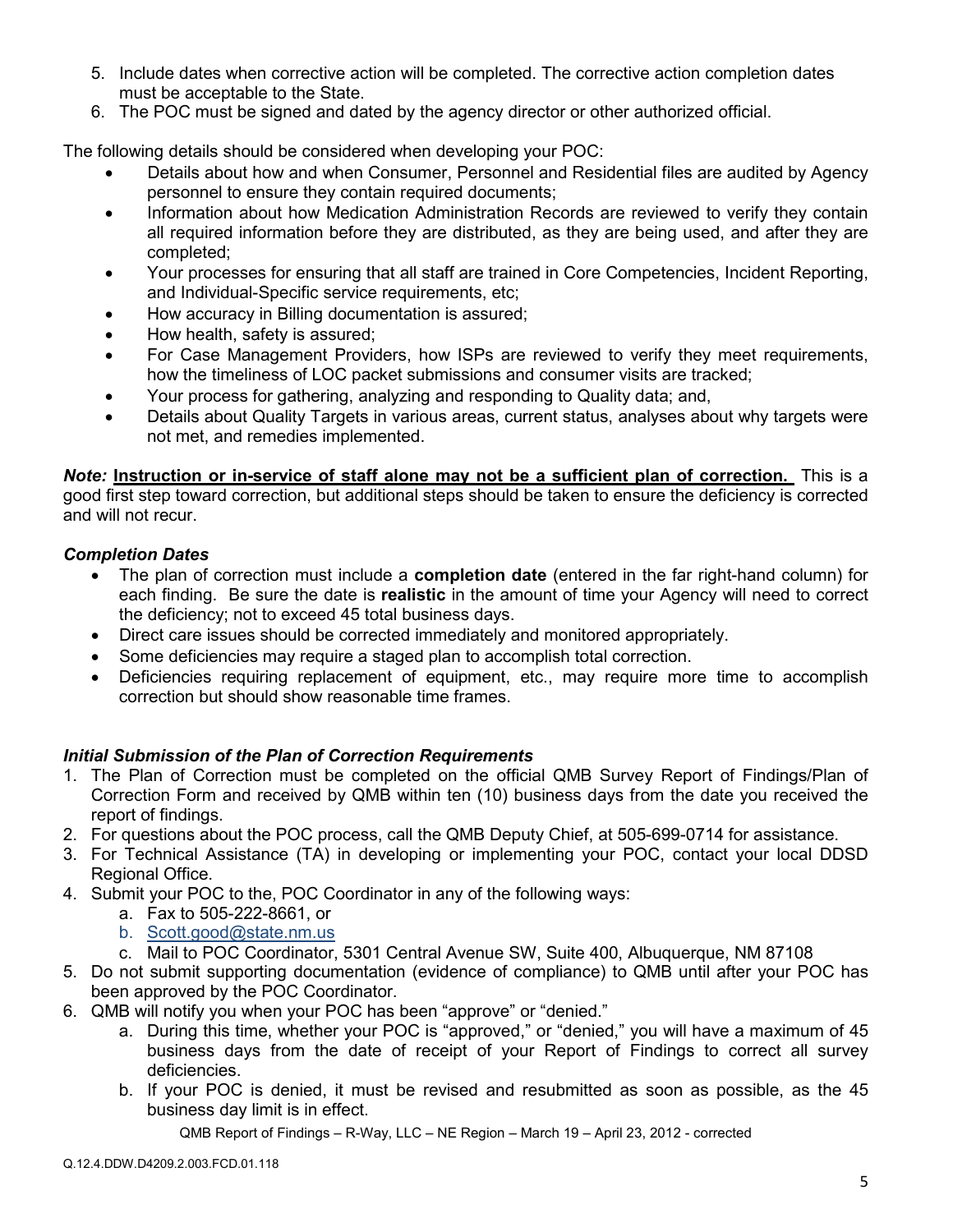- c. If your POC is denied a second time your agency may be referred to the Internal Review Committee.
- d. You will receive written confirmation when your POC has been approved by QMB and a final deadline for completion of your POC.
- 7. Failure to submit your POC within 10 business days without prior approval of an extension by QMB will result in a referral to the Internal Review Committee and the possible implementation of monetary penalties and/or sanctions.

## *POC Document Submission Requirements*

Once your POC has been approved by the QMB Plan of Correction Coordinator you must submit copies of documents as evidence that all deficiencies have been corrected, as follows.

- 1. Your internal documents are due within a *maximum* of 45 business days of receipt of your Report of Findings.
- 2. You may submit your documents by postal mail (paper hard copy or on a disc), fax, or electronically (scanned and attached to e-mails).
- 3. All submitted documents *must be annotated*; please be sure the tag numbers and Identification numbers are indicated on each document submitted. Documents which are not annotated with the Tag number and Identification number may not be accepted.
- 4. Do not submit original documents; Please provide copies or scanned electronic files for evidence. Originals must be maintained in the agency file(s) per DDSD Standards.
- 5. In lieu of some documents, you may submit copies of file or home audit forms that clearly indicate cited deficiencies have been corrected, other attestations of correction must be approved by the Plan of Correction Coordinator prior to their submission.
- 6. For billing deficiencies, you must submit:
	- a. Evidence of an internal audit of billing documentation for a sample of individuals and timeframes;
	- b. Copies of "void and adjust" forms submitted to correct all over-billed or unjustified units billed identified during your internal audit.

Revisions, Modifications or Extensions to your Plan of Correction (post QMB approval) must be made in writing and submitted to the Deputy Chief at QMB, prior to the due date and are approved on a case-bycase basis. No changes may be made to your POC or the timeframes for implementation without written approval of the POC Coordinator.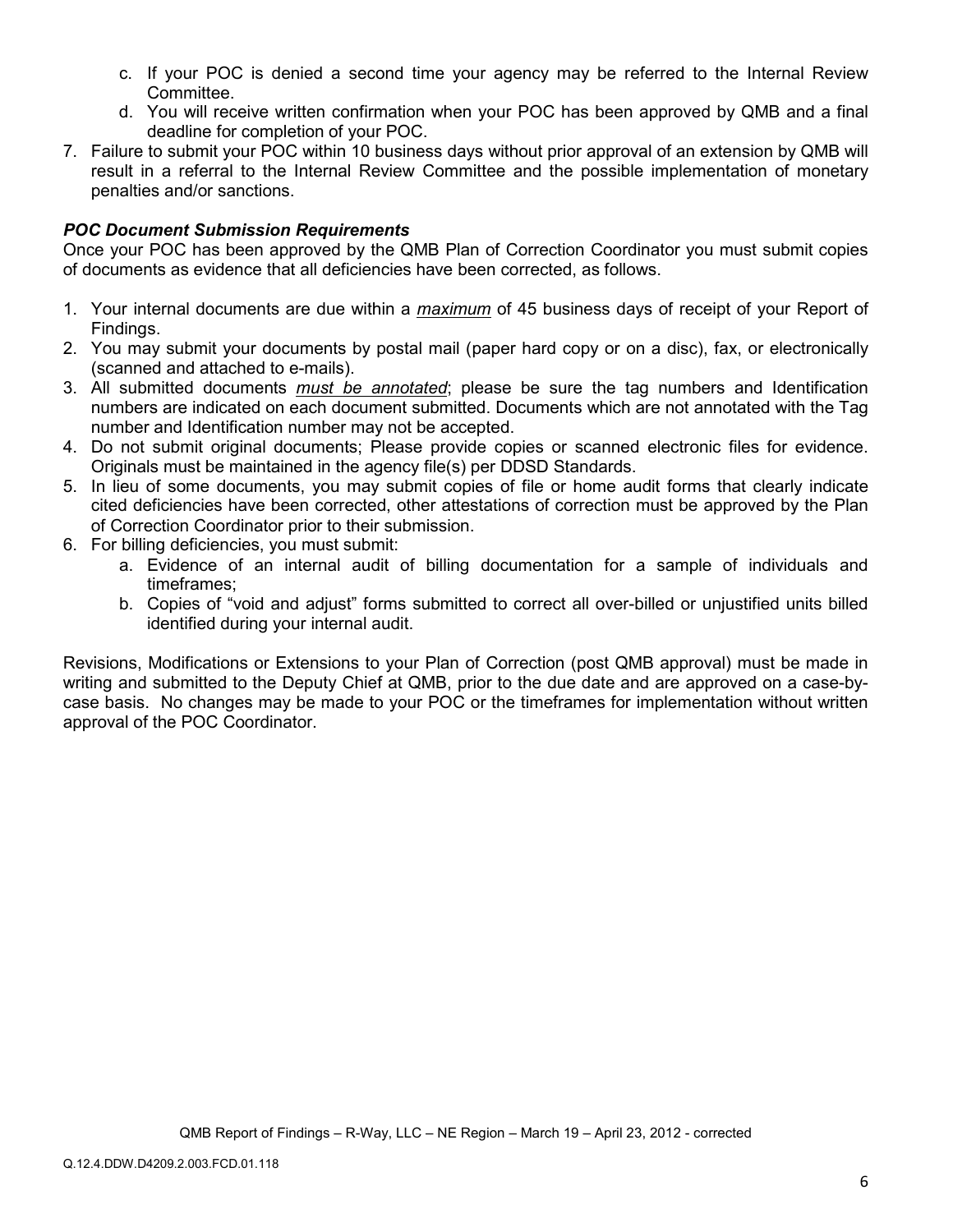## **QMB Determinations of Compliance**

### • "Compliance with Conditions of Participation"

The QMB determination of "Compliance with Conditions of Participation," indicates that a provider is in compliance with all 'Conditions of Participation,' (CoP) but may have standard level deficiencies (deficiencies which are not at the condition level) out of compliance. The agency has obtained a level of compliance such that there is a minimal potential for harm to individuals' health and safety. To qualify for a determination of Compliance with Conditions of Participation, the provider must be in compliance with *all* Conditions of Participation.

## • "Partial-Compliance with Conditions of Participation"

The QMB determination of "Partial-Compliance with Conditions of Participation" indicates that a provider is out of compliance with one (1) to three (3) 'Conditions of Participation.' This partialcompliance, if not corrected, may result in a serious negative outcome or the potential for more than minimal harm to individuals' health and safety. The Agency may also have standard level deficiencies (deficiencies which are not at the condition level).

Providers receiving a repeat determination of 'Partial-Compliance' for repeat deficiencies of CoPs may be referred by the Quality Management Bureau to the Internal Review Committee (IRC) for consideration of remedies and possible actions.

### • "Non-Compliant with Conditions of Participation":

The QMB determination of "Non-Compliance with Conditions of Participation," indicates a provider is significantly out of compliance with Conditions of Participation and/or has:

- Four (4) Conditions of Participation out of compliance.
- Multiple findings of widespread non-compliance with any standard or regulation with a significant potential for more than minimal harm.
- Any finding of actual harm or Immediate Jeopardy.

The Agency may also have standard level deficiencies (deficiencies which are not at the condition level).

Providers receiving a repeat determination of 'Non-Compliance' will be referred by Quality Management Bureau to the Internal Review Committee (IRC) for consideration of remedies and possible actions.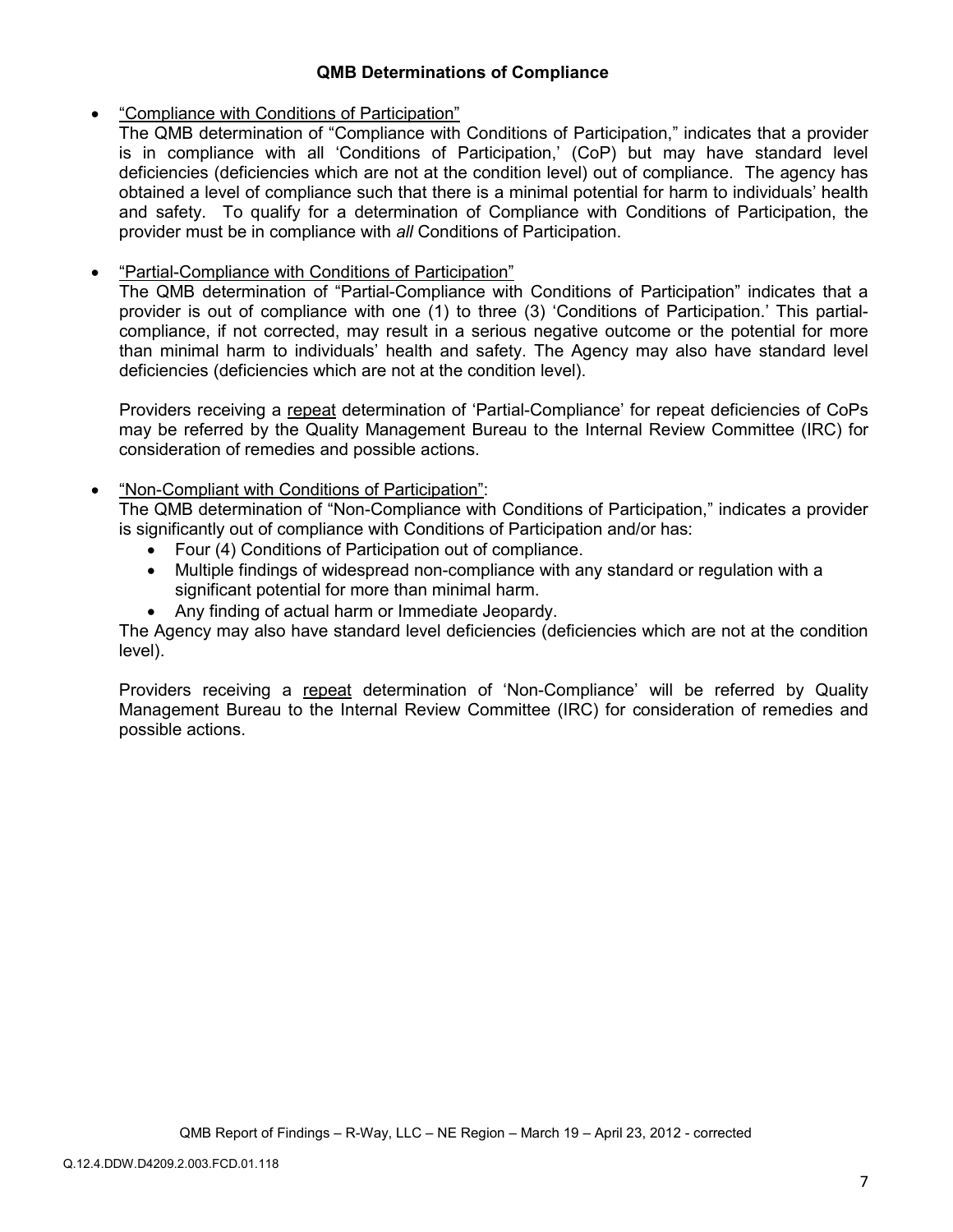## **Guidelines for the Provider Informal Reconsideration of Finding (IRF) Process**

# **Introduction:**

Throughout the QMB Survey process, surveyors are openly communicating with providers. Open communication means surveyors have clarified issues and/or requested missing information before completing the review through the use of the signed/dated "Document Request," or "administrative Needs," etc. forms. Regardless, there may still be instances where the provider disagrees with a specific finding. Providers may use the following process to informally dispute a finding.

# **Instructions:**

- 1. The Informal Reconsideration of the Finding (IRF) request must be in writing to the QMB Deputy Bureau Chief **within 10 business days** of receipt of the final Report of Findings.
- 2. The written request for an IRF *must* be completed on the QMB Request for Informal Reconsideration of Finding form available on the QMB website: http://dhi.health.state.nm.us/qmb
- 3. The written request for an IRF must specify in detail the request for reconsideration and why the finding is inaccurate.
- 4. The IRF request must include all supporting documentation or evidence.
- 5. If you have questions about the IRC process, email the IRF Chairperson, Scott Good at scott.good@state.nm.us for assistance.

# **The following limitations apply to the IRF process:**

- The request for an IRF and all supporting evidence must be received within 10 business days.
- Findings based on evidence requested during the survey and not provided may not be subject to reconsideration.
- The supporting documentation must be new evidence not previously reviewed or requested by the survey team.
- Providers must continue to complete their Plan of Correction during the IRF process
- Providers may not request an IRF to challenge the sampling methodology.
- Providers may not request an IRF based on disagreement with the nature of the standard or regulation.
- Providers may not request an IRF to challenge the team composition.
- Providers may not request an IRF to challenge the DHI/QMB determination of compliance or the length of their DDSD provider contract.

A Provider forfeits the right to an IRF if the request is not made within 10 business days of receiving the report and/or does not include all supporting documentation or evidence to show compliance with the standards and regulations.

The IRF Committee will review the request, the Provider will be notified in writing of the ruling; no face-toface meeting will be conducted.

When a Provider requests that a finding be reconsidered, it does not stop or delay the Plan of Correction process. **Providers must continue to complete the Plan of Correction, including the finding in dispute regardless of the IRF status.** If a finding is removed or modified, it will be noted and removed or modified from the Report of Findings. It should be noted that in some cases a Plan of Correction may be completed prior to the IRF process being completed. The provider will be notified in writing on the decisions of the IRF committee.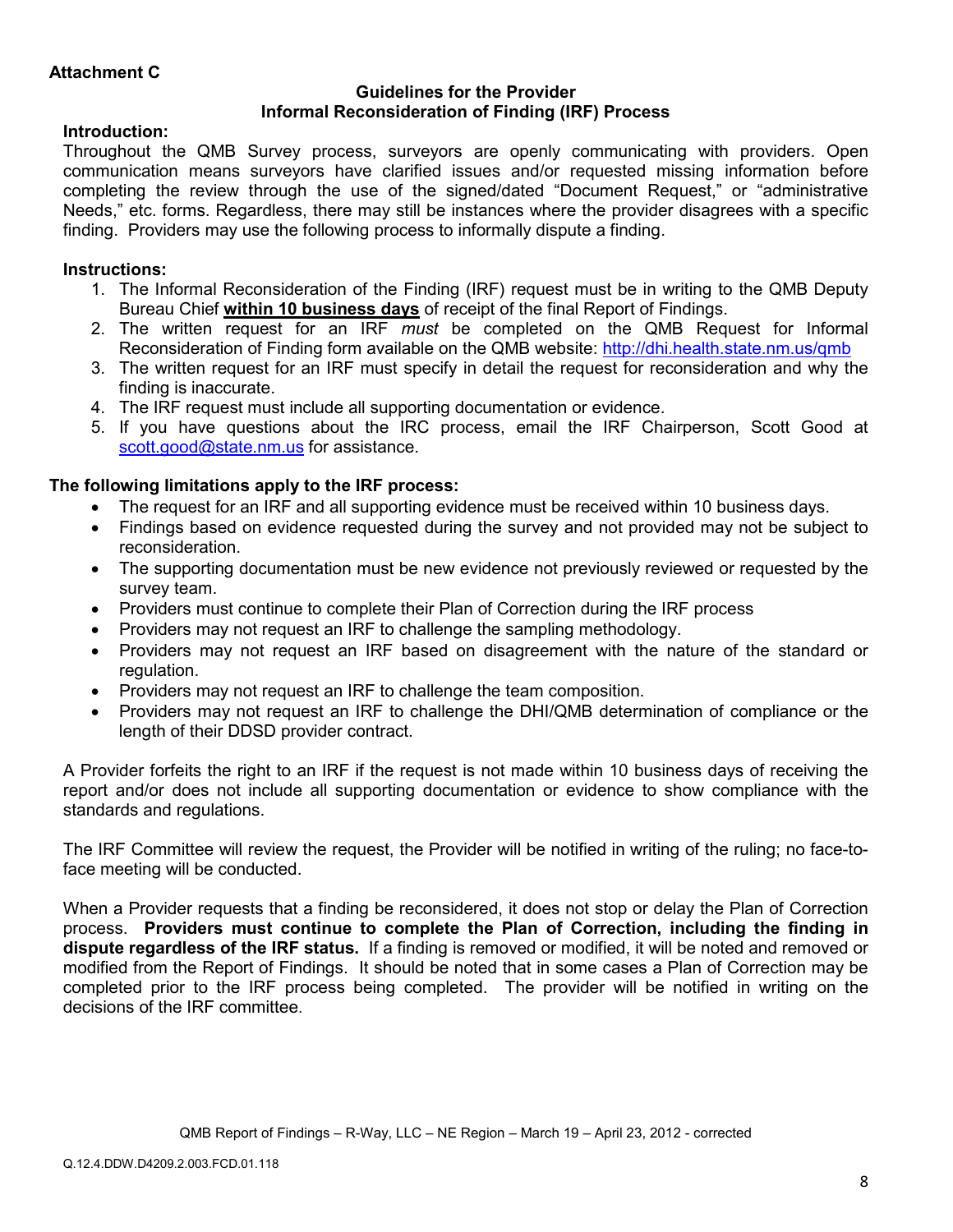| Agency:          | R-Way, LLC - Northeast Region                                           |
|------------------|-------------------------------------------------------------------------|
| Program:         | Developmental Disabilities Waiver                                       |
| Service:         | Community Living Supports (Family Living, Independent Living & Respite) |
| Monitoring Type: | <b>Focused Survey</b>                                                   |
| Date of Survey:  | March 19 - April 23, 2012 - corrected version                           |

| <b>Standard of Care</b>                                                                       | <b>Deficiencies</b>                                                                         | <b>Agency Plan of Correction, On-going</b><br><b>QA/QI &amp; Responsible Party</b>                                                   | <b>Date</b><br><b>Due</b> |
|-----------------------------------------------------------------------------------------------|---------------------------------------------------------------------------------------------|--------------------------------------------------------------------------------------------------------------------------------------|---------------------------|
|                                                                                               |                                                                                             | CMS Assurance – Health and Welfare – The state, on an ongoing basis, identifies, addresses and seeks to prevent occurrences of       |                           |
|                                                                                               |                                                                                             | abuse, neglect and exploitation. Individuals shall be afforded their basic human rights. The provider supports individuals to access |                           |
| needed healthcare services in a timely manner.                                                |                                                                                             |                                                                                                                                      |                           |
| Tag # 1A03 CQI System                                                                         | <b>Standard Level Deficiency</b>                                                            |                                                                                                                                      |                           |
| Developmental Disabilities (DD) Waiver                                                        | Based on record review, the Agency failed to                                                |                                                                                                                                      |                           |
| Service Standards effective 4/1/2007                                                          | implement a quality improvement system for                                                  |                                                                                                                                      |                           |
| <b>CHAPTER 1 I. PROVIDER AGENCY</b>                                                           | reviewing alleged complaints and incidents.                                                 |                                                                                                                                      |                           |
| <b>ENROLLMENT PROCESS</b>                                                                     |                                                                                             |                                                                                                                                      |                           |
| I. Continuous Quality Management System:                                                      | Review of the Agency's Quality Improvement                                                  |                                                                                                                                      |                           |
| Prior to approval or renewal of a DD Waiver                                                   | plan did not contain evidence of the                                                        |                                                                                                                                      |                           |
| Provider Agreement, the Provider Agency is                                                    | implementation of the following:                                                            |                                                                                                                                      |                           |
| required to submit in writing the current                                                     |                                                                                             |                                                                                                                                      |                           |
| Continuous Quality Improvement Plan to the                                                    | (2) Effectiveness and timeliness of                                                         |                                                                                                                                      |                           |
| DOH for approval. In addition, on an annual                                                   | implementation of Individualized Service                                                    |                                                                                                                                      |                           |
| basis DD Waiver Provider Agencies shall                                                       | Plans;                                                                                      |                                                                                                                                      |                           |
| develop or update and implement the                                                           |                                                                                             |                                                                                                                                      |                           |
| Continuous Quality Improvement Plan. The                                                      | (6) Quality and completeness documentation;                                                 |                                                                                                                                      |                           |
| CQI Plan shall be used to 1) discover                                                         |                                                                                             | Provider:                                                                                                                            |                           |
| strengths and challenges of the provider                                                      | Review of documentation indicated the Agency                                                | State your Plan of Correction for the findings in                                                                                    |                           |
| agency, as well as strengths, and barriers                                                    | does not have a functional method of assuring                                               | this Tag above this line.                                                                                                            |                           |
| individuals experience in receiving the quality,                                              | required visits are taking place. Visits to Family                                          |                                                                                                                                      |                           |
| quantity, and meaningfulness of services that                                                 | Living Providers and clients served by the                                                  | Enter your Quality Assurance/Quality                                                                                                 |                           |
| he or she desires; 2) build on strengths and                                                  | Service Coordinators and Nursing staff are not                                              | Improvement processes below the line.                                                                                                |                           |
| remediate individual and provider level issues                                                | taking place as required.                                                                   |                                                                                                                                      |                           |
| to improve the provider's service provision<br>over time. At a minimum the CQI Plan shall     |                                                                                             |                                                                                                                                      |                           |
|                                                                                               | Additionally, the Healthcare Plans and Medical<br>Emergency Response Plans (MERPs) required |                                                                                                                                      |                           |
| address how the agency will collect, analyze,<br>act on data and evaluate results related to: | according to the Therap system are not in place.                                            |                                                                                                                                      |                           |
| Individual access to needed services and                                                      |                                                                                             |                                                                                                                                      |                           |
| (1)<br>supports;                                                                              |                                                                                             |                                                                                                                                      |                           |
| Effectiveness and timeliness of<br>(2)                                                        |                                                                                             |                                                                                                                                      |                           |
| implementation of Individualized Service                                                      |                                                                                             |                                                                                                                                      |                           |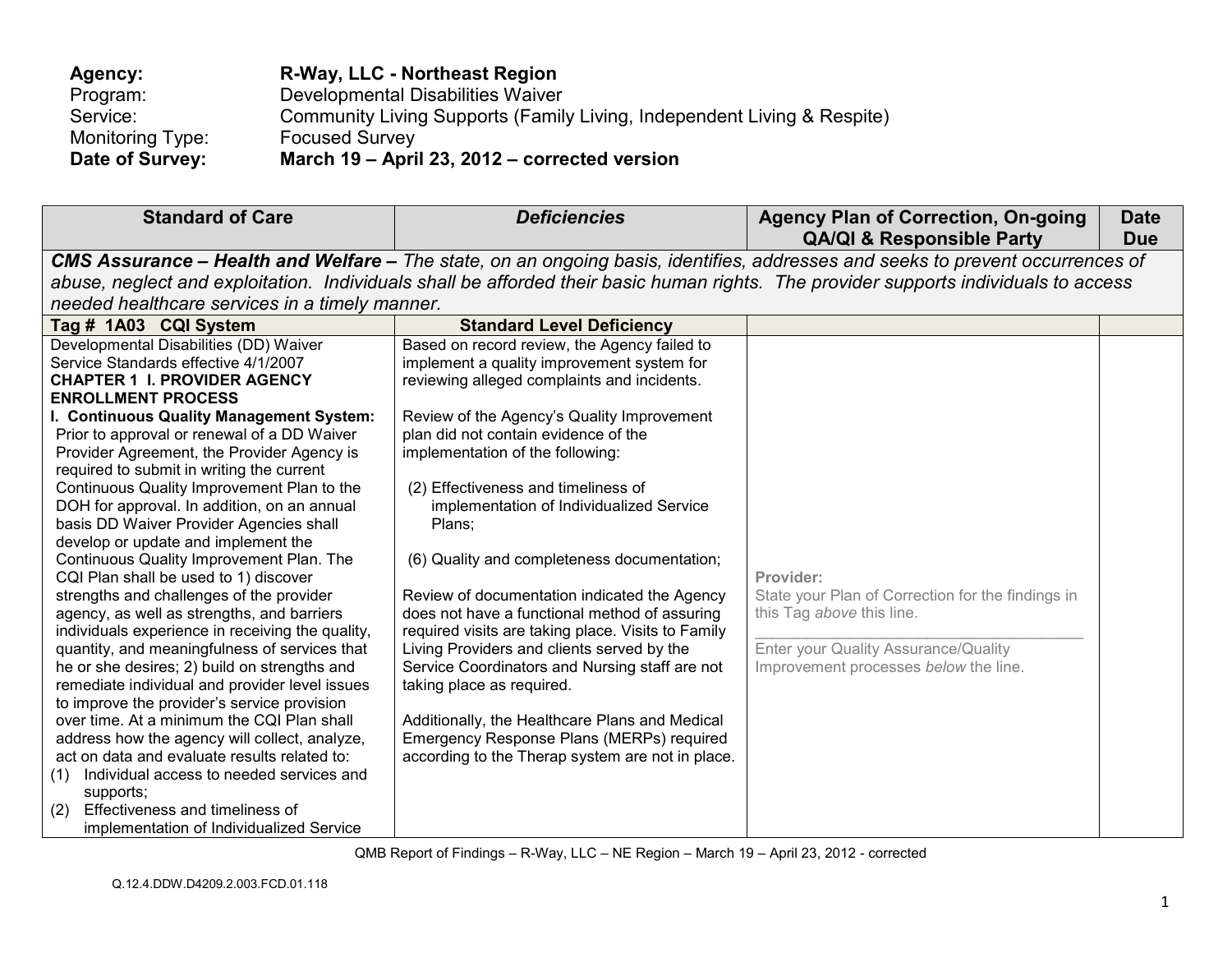|     | Plans;                                      |  |  |
|-----|---------------------------------------------|--|--|
|     | (3) Trends in achievement of individual     |  |  |
|     | outcomes in the Individual Service Plans;   |  |  |
|     |                                             |  |  |
|     | (4) Trends in medication and medical        |  |  |
|     | incidents leading to adverse health         |  |  |
|     | events;                                     |  |  |
|     | (5) Trends in the adequacy of planning and  |  |  |
|     | coordination of healthcare supports at      |  |  |
|     | both supervisory and direct support levels; |  |  |
|     | (6) Quality and completeness documentation; |  |  |
|     | and                                         |  |  |
| (7) | Trends in individual and guardian           |  |  |
|     | satisfaction.                               |  |  |
|     |                                             |  |  |
|     |                                             |  |  |
|     |                                             |  |  |
|     |                                             |  |  |
|     |                                             |  |  |
|     |                                             |  |  |
|     |                                             |  |  |
|     |                                             |  |  |
|     |                                             |  |  |
|     |                                             |  |  |
|     |                                             |  |  |
|     |                                             |  |  |
|     |                                             |  |  |
|     |                                             |  |  |
|     |                                             |  |  |
|     |                                             |  |  |
|     |                                             |  |  |
|     |                                             |  |  |
|     |                                             |  |  |
|     |                                             |  |  |
|     |                                             |  |  |
|     |                                             |  |  |
|     |                                             |  |  |
|     |                                             |  |  |
|     |                                             |  |  |
|     |                                             |  |  |
|     |                                             |  |  |
|     |                                             |  |  |
|     |                                             |  |  |
|     |                                             |  |  |
|     |                                             |  |  |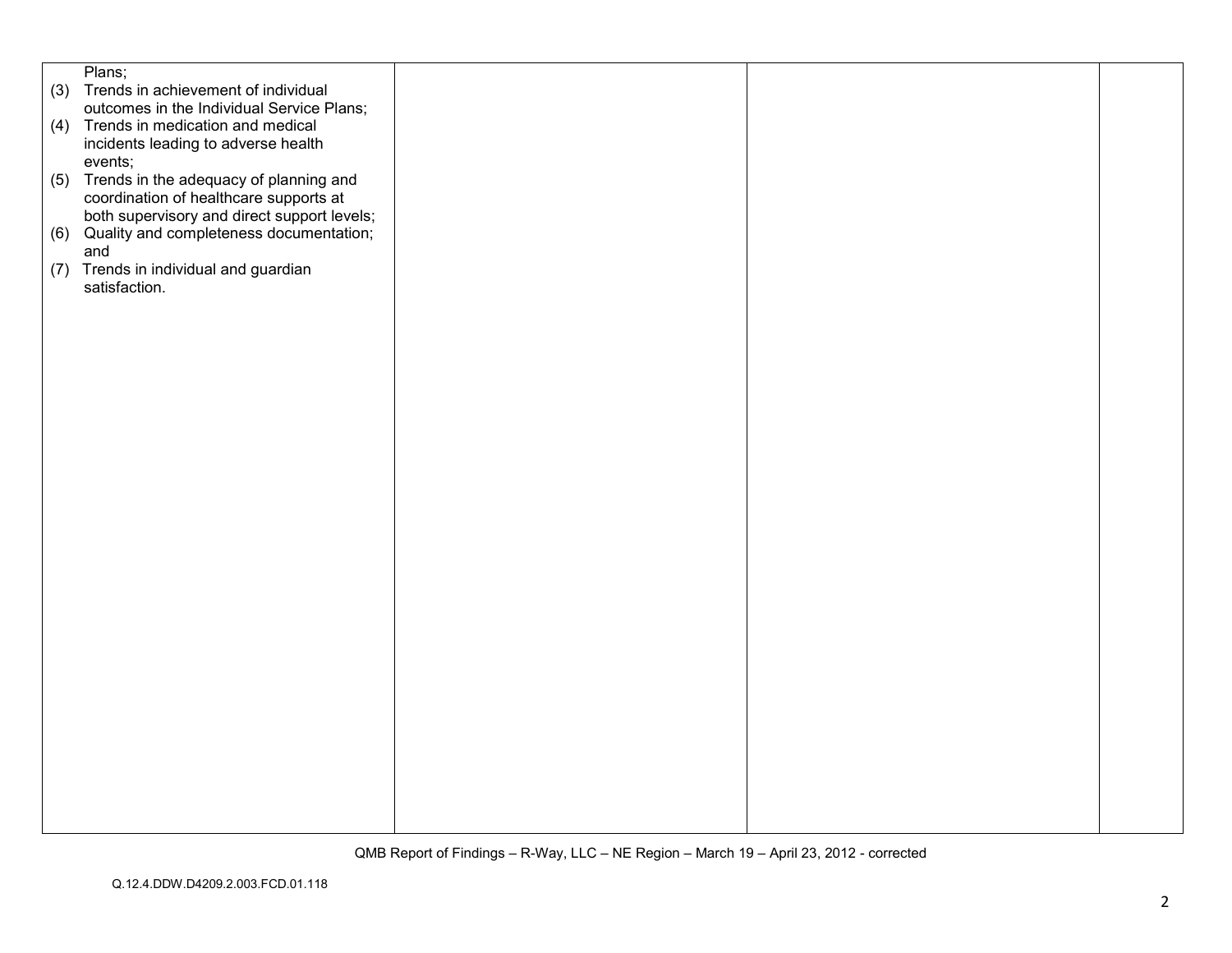| Tag # 1A15.2 & 5109 - Healthcare                                                                                                                                                                                                                                                                             | <b>CoP Level Deficiency</b>                                                                                                                                                                                     |                                                                                             |  |
|--------------------------------------------------------------------------------------------------------------------------------------------------------------------------------------------------------------------------------------------------------------------------------------------------------------|-----------------------------------------------------------------------------------------------------------------------------------------------------------------------------------------------------------------|---------------------------------------------------------------------------------------------|--|
| <b>Documentation</b>                                                                                                                                                                                                                                                                                         |                                                                                                                                                                                                                 |                                                                                             |  |
| Developmental Disabilities (DD) Waiver<br>Service Standards effective 4/1/2007<br><b>CHAPTER 1. III. PROVIDER AGENCY</b><br><b>DOCUMENTATION OF SERVICE DELIVERY</b>                                                                                                                                         | After an analysis of the evidence it has been<br>determined there is a significant potential for a<br>negative outcome to occur.                                                                                |                                                                                             |  |
| <b>AND LOCATION - Healthcare</b><br><b>Documentation by Nurses For Community</b><br><b>Living Services, Community Inclusion</b><br><b>Services and Private Duty Nursing</b><br>Services: Nursing services must be available<br>as needed and documented for Provider<br>Agencies delivering Community Living | Based on record review, the Agency failed<br>to complete all required Nursing<br>visits/Oversight of each direct support<br>provider for 36 of 68 individuals.<br><b>Nursing visits/Oversight:</b><br>$\bullet$ | Provider:<br>State your Plan of Correction for the findings in<br>this Tag above this line. |  |
| Services, Community Inclusion Services and<br>Private Duty Nursing Services.                                                                                                                                                                                                                                 | ° Individual #5 - None found for 10/2011.                                                                                                                                                                       | Enter your Quality Assurance/Quality<br>Improvement processes below the line.               |  |
| Chapter 1. III. E. (1 - 4) (1) Documentation of<br>nursing assessment activities                                                                                                                                                                                                                             | ° Individual #6 - None found for 10/2011<br>and 12/2011.                                                                                                                                                        |                                                                                             |  |
| (a) The following hierarchy shall be used to<br>determine which provider agency is                                                                                                                                                                                                                           | ° Individual #9 - None found for 13/2012.                                                                                                                                                                       |                                                                                             |  |
| responsible for completion of the HAT and<br>MAAT and related subsequent planning and<br>training:                                                                                                                                                                                                           | ° Individual #12 - None found for 7/2011<br>through 3/2012.                                                                                                                                                     |                                                                                             |  |
| (i) Community living services provider<br>agency;<br>(ii) Private duty nursing provider agency;                                                                                                                                                                                                              | Individual #13 - None found for 7/2011<br>through 3/2012.                                                                                                                                                       |                                                                                             |  |
| (iii) Adult habilitation provider agency;<br>(iv) Community access provider agency; and<br>(v) Supported employment provider agency.                                                                                                                                                                         | ° Individual #26 - None found for 10/2011,<br>12/2011 and 3/2012.                                                                                                                                               |                                                                                             |  |
| (b) The provider agency must arrange for their<br>nurse to complete the Health Assessment Tool<br>(HAT) and the Medication Administration                                                                                                                                                                    | Individual #27 - None found for 7/2011<br>through 3/2012.                                                                                                                                                       |                                                                                             |  |
| Assessment Tool (MAAT) on at least an annual<br>basis for each individual receiving community<br>living, community inclusion or private duty                                                                                                                                                                 | ° Individual #29 - None found for 7/2011<br>through 2/2012.                                                                                                                                                     |                                                                                             |  |
| nursing services, unless the provider agency<br>arranges for the individual's Primary Care<br>Practitioner (PCP) to voluntarily complete these                                                                                                                                                               | ° Individual #32 - None found for 1/2012.                                                                                                                                                                       |                                                                                             |  |
| assessments in lieu of the agency nurse.<br>Agency nurses may also complete these                                                                                                                                                                                                                            | ° Individual #37 - None found for 7/2011<br>through 11/2011.                                                                                                                                                    |                                                                                             |  |
| assessments in collaboration with the Primary<br>Care Practitioner if they believe such<br>consultation is necessary for an accurate                                                                                                                                                                         | ° Individual #39 - None found for 3/2011.                                                                                                                                                                       |                                                                                             |  |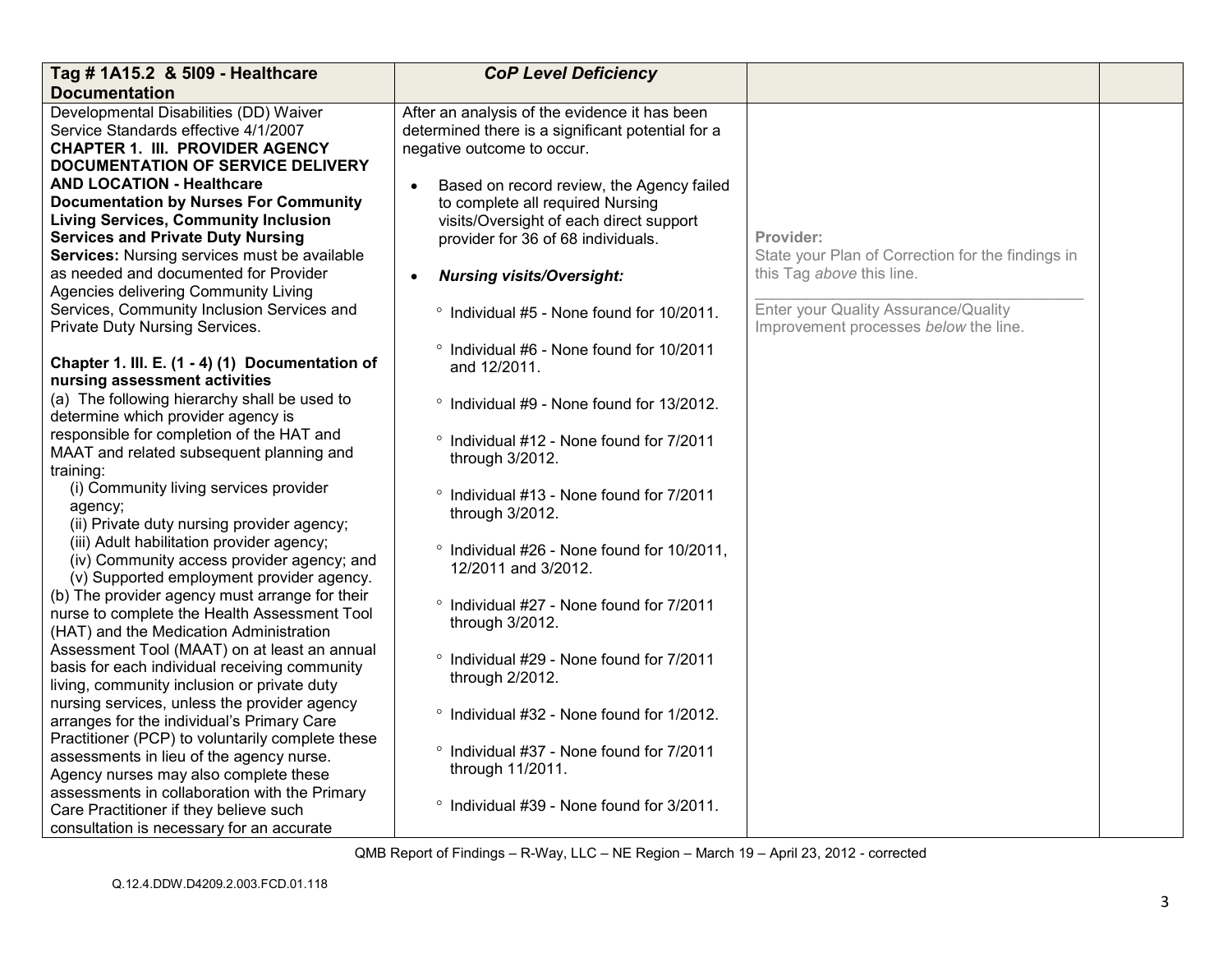| assessment. Family Living Provider Agencies       | <sup>o</sup> Individual #40 - None found for 8/2011, |  |
|---------------------------------------------------|------------------------------------------------------|--|
| have the option of having the subcontracted       | 11/2011, 2/2012 and 3/2012.                          |  |
| caregiver complete the HAT instead of the         |                                                      |  |
| nurse or PCP, if the caregiver is comfortable     | ° Individual #41 - None found for 8/2011,            |  |
| doing so. However, the agency nurse must be       |                                                      |  |
|                                                   | 11/2011 and 3/2012.                                  |  |
| available to assist the caregiver upon request.   |                                                      |  |
| (c) For newly allocated individuals, the HAT      | ° Individual #42 - None found for 7/2011             |  |
| and the MAAT must be completed within             | through 3/2012.                                      |  |
| seventy-two (72) hours of admission into direct   |                                                      |  |
| services or two weeks following the initial ISP,  | ° Individual #43 - None found for 7/2011.            |  |
| whichever comes first.                            | 9/2011 and 12/2011.                                  |  |
| (d) For individuals already in services, the HAT  |                                                      |  |
| and the MAAT must be completed at least           |                                                      |  |
| fourteen (14) days prior to the annual ISP        | ° Individual #45 - None found for 3/2012.            |  |
|                                                   |                                                      |  |
| meeting and submitted to all members of the       | ° Individual #47 - None found for 8/2011.            |  |
| interdisciplinary team. The HAT must also be      |                                                      |  |
| completed at the time of any significant change   | ° Individual #48 - None found for 7/2011             |  |
| in clinical condition and upon return from any    | and 9/2011 through 2/2012.                           |  |
| hospitalizations. In addition to annually, the    |                                                      |  |
| MAAT must be completed at the time of any         | ° Individual #51 - None found for 7/2011             |  |
| significant change in clinical condition, when a  |                                                      |  |
| medication regime or route change requires        | through 11/2011, 12/2011 and 3/2012.                 |  |
| delivery by licensed or certified staff, or when  |                                                      |  |
| an individual has completed additional training   | ° Individual #54 - None found for 11/2011            |  |
| designed to improve their skills to support self- | through 1/2012.                                      |  |
| administration (see DDSD Medication               |                                                      |  |
|                                                   | ° Individual #55 - None found for 3/2012.            |  |
| Assessment and Delivery Policy).                  |                                                      |  |
| (e) Nursing assessments conducted to              | ° Individual #56 - None found for 7/2011             |  |
| determine current health status or to evaluate a  | through 3/2012.                                      |  |
| change in clinical condition must be              |                                                      |  |
| documented in a signed progress note that         |                                                      |  |
| includes time and date as well as subjective      | ° Individual #62 - None found for 7/2011             |  |
| information including the individual complaints,  | through 1/2012.                                      |  |
| signs and symptoms noted by staff, family         |                                                      |  |
| members or other team members; objective          | ° Individual #63 - None found for 1/2012.            |  |
| information including vital signs, physical       |                                                      |  |
| examination, weight, and other pertinent data     | <sup>o</sup> Individual #64 - None found for 11/2011 |  |
|                                                   | or 3/2012.                                           |  |
| for the given situation (e.g., seizure frequency, |                                                      |  |
| method in which temperature taken);               |                                                      |  |
| assessment of the clinical status, and plan of    | ° Individual #65 - None found for 3/2012.            |  |
| action addressing relevant aspects of all active  |                                                      |  |
| health problems and follow up on any              | ° Individual #66 - None found for 3/2012.            |  |
| recommendations of medical consultants.           |                                                      |  |
|                                                   |                                                      |  |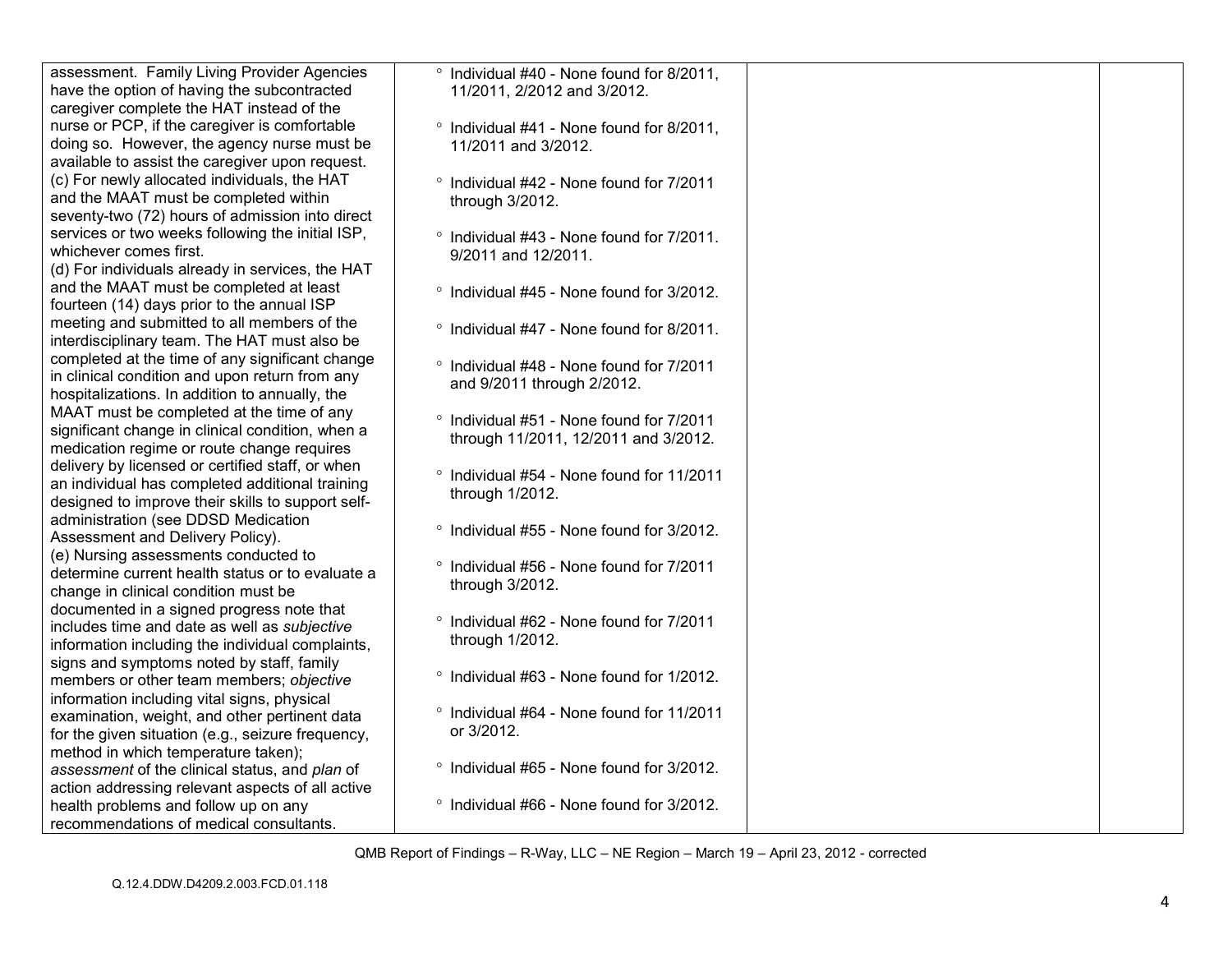| (2) Health related plans                                                             | ° Individual #68 - None found for 7/2011              |  |
|--------------------------------------------------------------------------------------|-------------------------------------------------------|--|
| (a) For individuals with chronic conditions that                                     | through 12/2011.                                      |  |
| have the potential to exacerbate into a life-                                        |                                                       |  |
| threatening situation, a medical crisis                                              | ° Individual #69 - None found for 7/2011,             |  |
| prevention and intervention plan must be                                             | 9/2011 through 1/2012 and 3/2012.                     |  |
| written by the nurse or other appropriately                                          |                                                       |  |
| designated healthcare professional.                                                  | ° Individual #70 - None found for 9/2011              |  |
| (b) Crisis prevention and intervention plans                                         | through 11/2011, 1/2012 and 2/2012.                   |  |
| must be written in user-friendly language that                                       |                                                       |  |
| is easily understood by those implementing                                           | ° Individual #74 - None found for 7/2011              |  |
| the plan.                                                                            | through 3/2012.                                       |  |
| (c) The nurse shall also document training                                           |                                                       |  |
| regarding the crisis prevention and                                                  | ° Individual #75 - None found for 7/2011              |  |
| intervention plan delivered to agency staff and                                      | through 3/2012.                                       |  |
| other team members, clearly indicating                                               |                                                       |  |
| competency determination for each trainee.                                           | <sup>o</sup> Individual #76 - None found for 10/2011. |  |
| (d) If the individual receives services from                                         |                                                       |  |
| separate agencies for community living and                                           | ° Individual #77 - None found for 11/2011.            |  |
| community inclusion services, nurses from                                            |                                                       |  |
| each agency shall collaborate in the                                                 | ° Individual #78 - None found for 7/2011.             |  |
| development of and training delivery for crisis                                      |                                                       |  |
| prevention and intervention plans to assure                                          | ° Individual #79 - None found for 7/2011,             |  |
| maximum consistency across settings.                                                 | 8/2011, 10/2011 through 2/2012.                       |  |
| (3) For all individuals with a HAT score of 4, 5                                     |                                                       |  |
| or 6, the nurse shall develop a comprehensive                                        |                                                       |  |
| healthcare plan that includes health related                                         |                                                       |  |
| supports identified in the ISP (The healthcare                                       |                                                       |  |
| plan is the equivalent of a nursing care plan;                                       |                                                       |  |
| two separate documents are not required nor                                          |                                                       |  |
| recommended):                                                                        |                                                       |  |
| (a) Each healthcare plan must include a                                              |                                                       |  |
| statement of the person's healthcare needs                                           |                                                       |  |
| and list measurable goals to be achieved                                             |                                                       |  |
| through implementation of the healthcare plan.<br>Needs statements may be based upon |                                                       |  |
| supports needed for the individual to maintain                                       |                                                       |  |
| a current strength, ability or skill related to                                      |                                                       |  |
| their health, prevention measures, and/or                                            |                                                       |  |
| supports needed to remediate, minimize or                                            |                                                       |  |
| manage an existing health condition.                                                 |                                                       |  |
| (b) Goals must be measurable and shall be                                            |                                                       |  |
| revised when an individual has met the goal                                          |                                                       |  |
| and has the potential to attain additional goals                                     |                                                       |  |
|                                                                                      |                                                       |  |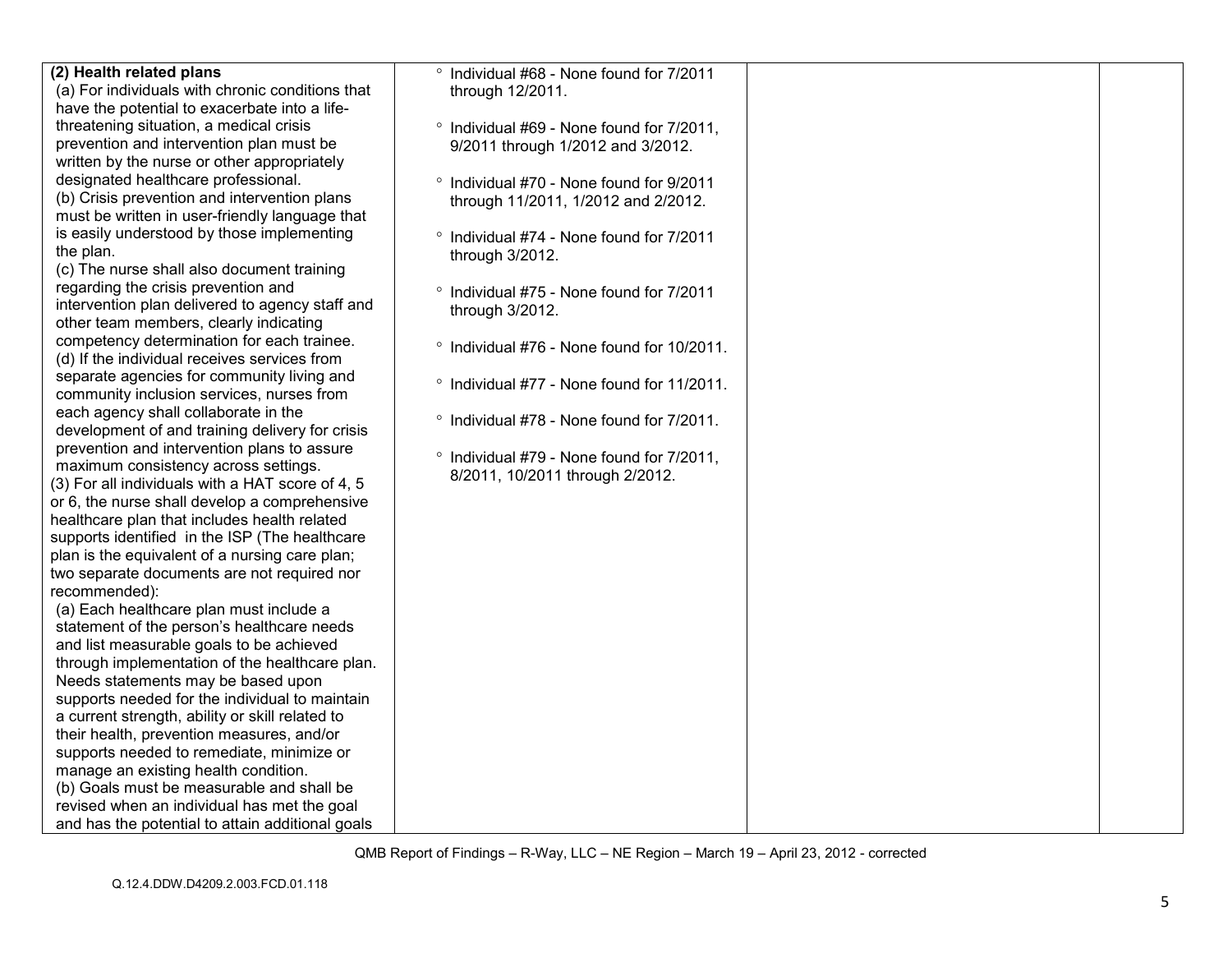| or no longer requires supports in order to        |  |  |
|---------------------------------------------------|--|--|
| maintain the goal.                                |  |  |
| (c) Approaches described in the plan shall be     |  |  |
| individualized to reflect the individual's unique |  |  |
| needs, provide guidance to the caregiver(s)       |  |  |
| and designed to support successful                |  |  |
| interactions. Some interventions may be           |  |  |
| carried out by staff, family members or other     |  |  |
| team members, and other interventions may         |  |  |
| be carried out directly by the nurse - persons    |  |  |
| responsible for each intervention shall be        |  |  |
| specified in the plan.                            |  |  |
| (d) Healthcare plans shall be written in          |  |  |
| language that will be easily understood by the    |  |  |
| person(s) identified as implementing the          |  |  |
| interventions.                                    |  |  |
| (e) The nurse shall also document training on     |  |  |
| the healthcare plan delivered to agency staff     |  |  |
| and other team members, clearly indicating        |  |  |
| competency determination for each trainee. If     |  |  |
| the individual receives services from separate    |  |  |
| agencies for community living and community       |  |  |
| inclusion services, nurses from each agency       |  |  |
| shall collaborate in the development of and       |  |  |
| training delivery for healthcare plans to assure  |  |  |
| maximum consistency across settings.              |  |  |
| (f) Healthcare plans must be updated to reflect   |  |  |
| relevant discharge orders whenever an             |  |  |
| individual returns to services following a        |  |  |
| hospitalization.                                  |  |  |
| (g) All crisis prevention and intervention plans  |  |  |
| and healthcare plans shall include the            |  |  |
| individual's name and date on each page and       |  |  |
| shall be signed by the author.                    |  |  |
| (h) Crisis prevention and intervention plans as   |  |  |
| well as healthcare plans shall be reviewed by     |  |  |
| the nurse at least quarterly, and updated as      |  |  |
| needed.                                           |  |  |
| (4) General Nursing Documentation                 |  |  |
| (a) The nurse shall complete legible and          |  |  |
| signed progress notes with date and time          |  |  |
| indicated that describe all interventions or      |  |  |
| interactions conducted with individuals served    |  |  |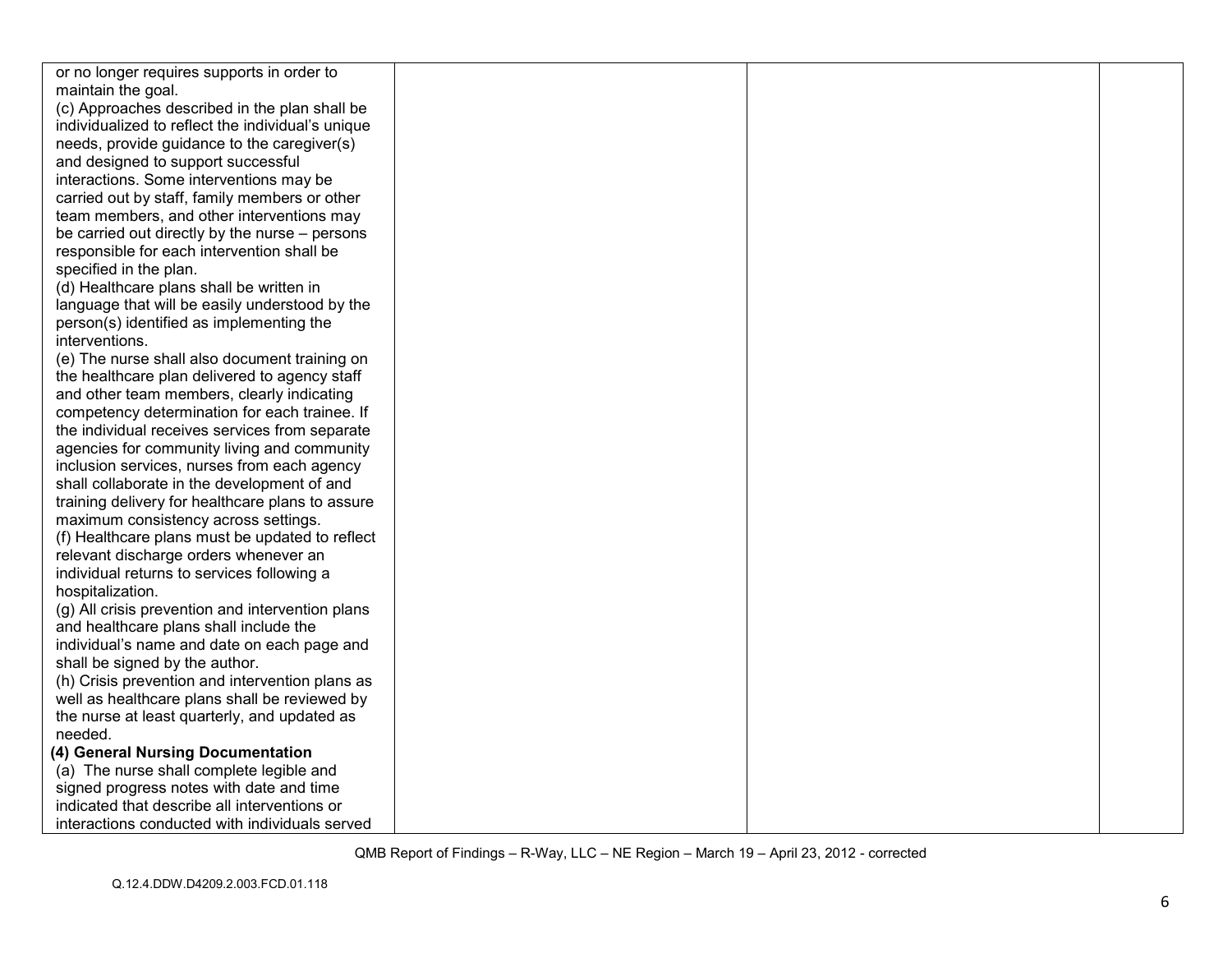| as well as all interactions with other healthcare                                               |  |  |
|-------------------------------------------------------------------------------------------------|--|--|
| providers serving the individual. All                                                           |  |  |
| interactions shall be documented whether they                                                   |  |  |
| occur by phone or in person.                                                                    |  |  |
| (b) For individuals with a HAT score of 4, 5 or<br>6, or who have identified health concerns in |  |  |
| their ISP, the nurse shall provide the                                                          |  |  |
| interdisciplinary team with a quarterly report                                                  |  |  |
| that indicates current health status and                                                        |  |  |
| progress to date on health related ISP desired                                                  |  |  |
| outcomes and action plans as well as                                                            |  |  |
| progress toward goals in the healthcare plan.                                                   |  |  |
|                                                                                                 |  |  |
| Developmental Disabilities (DD) Waiver                                                          |  |  |
| Service Standards effective 4/1/2007<br><b>CHAPTER 5 IV. COMMUNITY INCLUSION</b>                |  |  |
| <b>SERVICES PROVIDER AGENCY</b>                                                                 |  |  |
| <b>REQUIREMENTS</b>                                                                             |  |  |
| <b>B. IDT Coordination</b>                                                                      |  |  |
| (1) Community Inclusion Services Provider                                                       |  |  |
| Agencies shall participate on the IDT as                                                        |  |  |
| specified in the ISP Regulations (7.26.5                                                        |  |  |
| NMAC), and shall ensure direct support staff                                                    |  |  |
| participation as needed to plan effectively for                                                 |  |  |
| the individual; and                                                                             |  |  |
| (2) Coordinate with the IDT to ensure that                                                      |  |  |
| each individual participating in Community                                                      |  |  |
| Inclusion Services who has a score of 4, 5, or 6                                                |  |  |
| on the HAT has a Health Care Plan developed                                                     |  |  |
| by a licensed nurse, and if applicable, a Crisis                                                |  |  |
| Prevention/Intervention Plan.                                                                   |  |  |
|                                                                                                 |  |  |
| <b>Department of Health Developmental</b><br><b>Disabilities Supports Division Policy.</b>      |  |  |
| <b>Medical Emergency Response Plan Policy</b>                                                   |  |  |
| MERP-001 eff.8/1/2010                                                                           |  |  |
|                                                                                                 |  |  |
| F. The MERP shall be written in clear, jargon                                                   |  |  |
| free language and include at a minimum the                                                      |  |  |
| following information:                                                                          |  |  |
| 1. A brief, simple description of the condition                                                 |  |  |
| or illness.                                                                                     |  |  |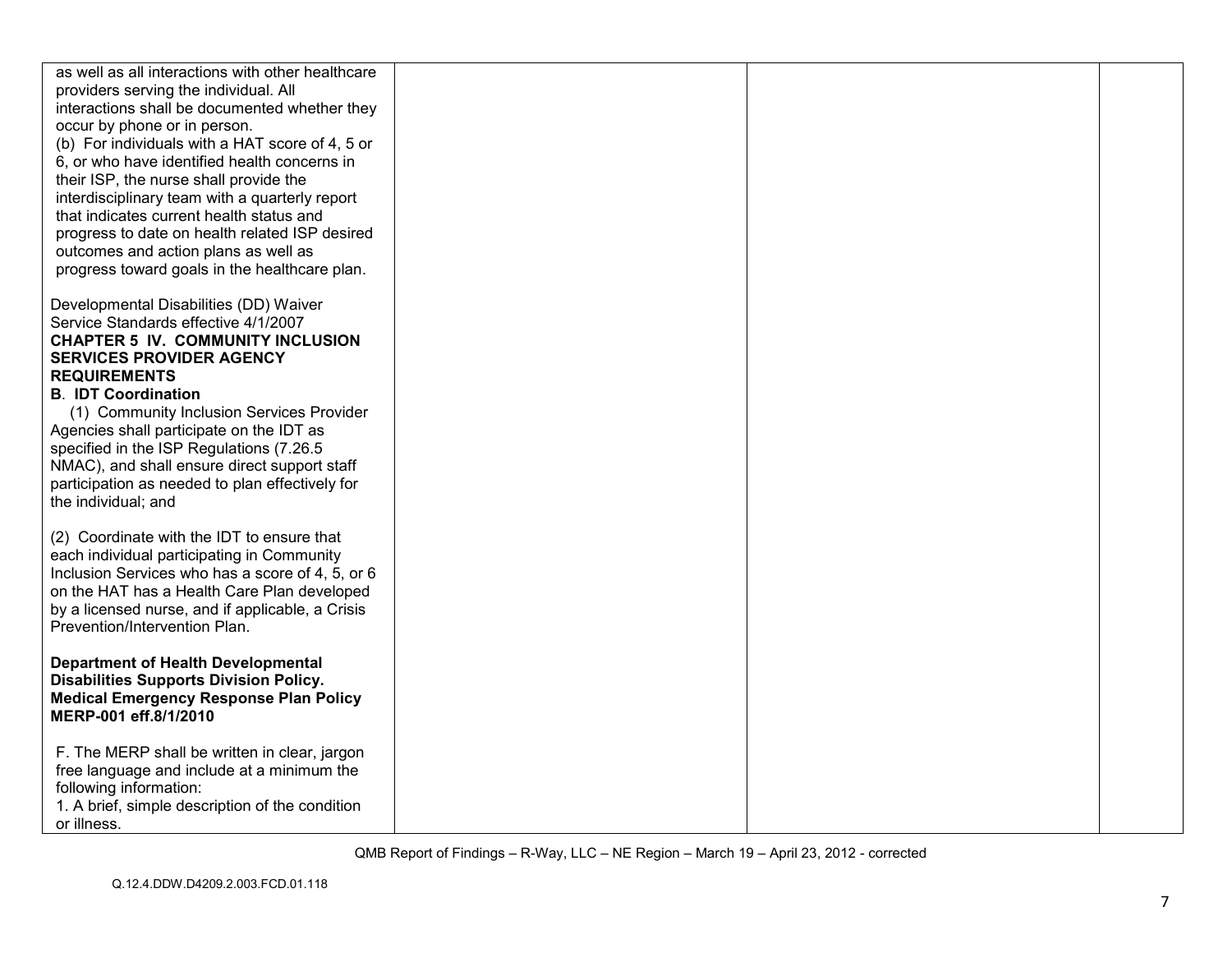| 2. A brief description of the most likely life   |  |  |
|--------------------------------------------------|--|--|
| threatening complications that might occur and   |  |  |
|                                                  |  |  |
| what those complications may look like to an     |  |  |
| observer.                                        |  |  |
| 3. A concise list of the most important          |  |  |
| measures that may prevent the life threatening   |  |  |
| complication from occurring (e.g., avoiding      |  |  |
| allergens that trigger an asthma attack or       |  |  |
| making sure the person with diabetes has         |  |  |
| snacks with them to avoid hypoglycemia).         |  |  |
| 4. Clear, jargon free, step-by-step instructions |  |  |
| regarding the actions to be taken by direct      |  |  |
| support personnel (DSP) and/or others to         |  |  |
| intervene in the emergency, including criteria   |  |  |
| for when to call 911.                            |  |  |
| 5. Emergency contacts with phone numbers.        |  |  |
|                                                  |  |  |
| 6. Reference to whether the individual has       |  |  |
| advance directives or not, and if so, where the  |  |  |
| advance directives are located.                  |  |  |
|                                                  |  |  |
|                                                  |  |  |
|                                                  |  |  |
|                                                  |  |  |
|                                                  |  |  |
|                                                  |  |  |
|                                                  |  |  |
|                                                  |  |  |
|                                                  |  |  |
|                                                  |  |  |
|                                                  |  |  |
|                                                  |  |  |
|                                                  |  |  |
|                                                  |  |  |
|                                                  |  |  |
|                                                  |  |  |
|                                                  |  |  |
|                                                  |  |  |
|                                                  |  |  |
|                                                  |  |  |
|                                                  |  |  |
|                                                  |  |  |
|                                                  |  |  |
|                                                  |  |  |
|                                                  |  |  |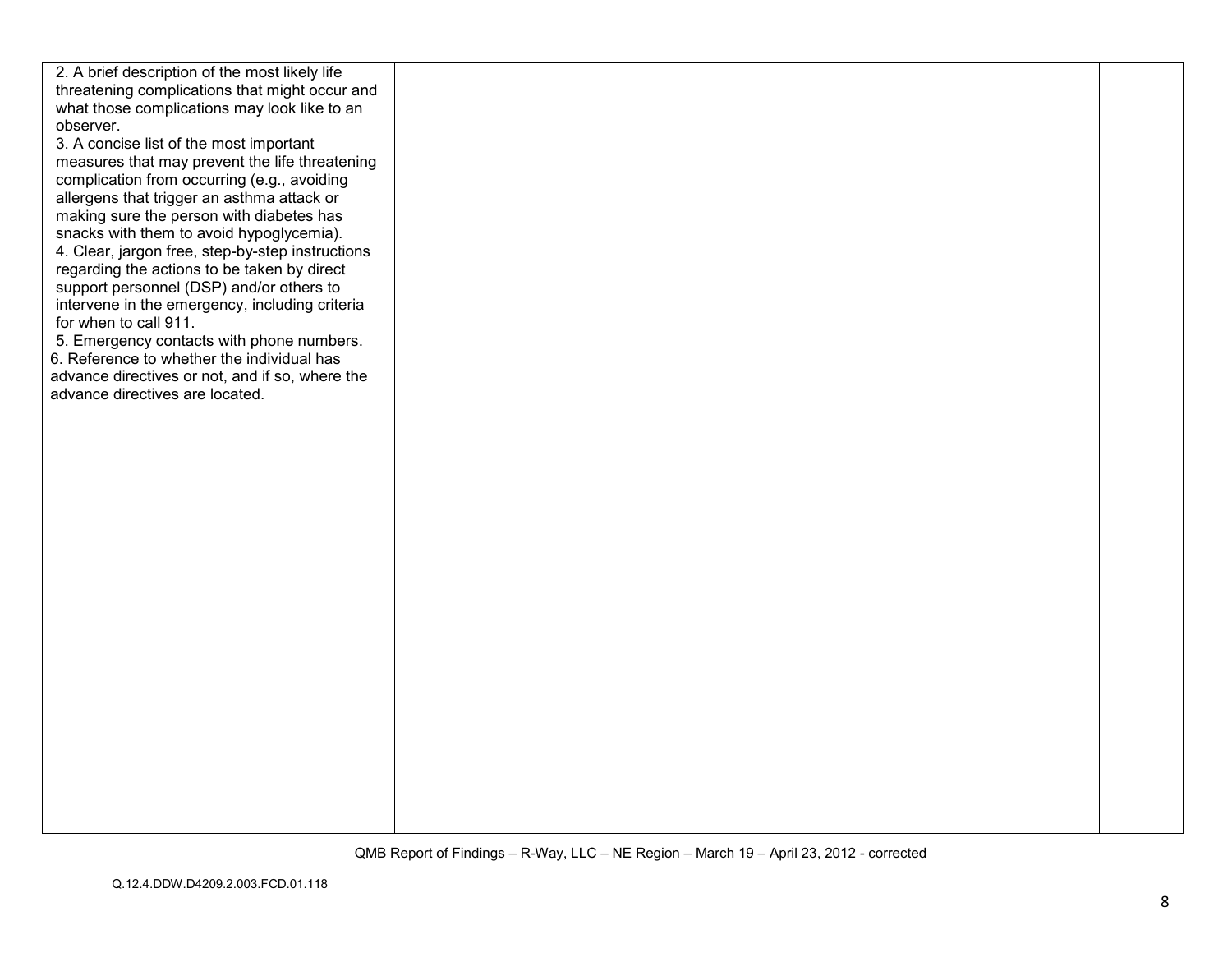| Tag # 1A15.2 & 5109 - Healthcare<br><b>Documentation</b>                                    | <b>CoP Level Deficiency</b>                                                          |                                                                                |  |
|---------------------------------------------------------------------------------------------|--------------------------------------------------------------------------------------|--------------------------------------------------------------------------------|--|
| Developmental Disabilities (DD) Waiver                                                      | After an analysis of the evidence it has been                                        |                                                                                |  |
| Service Standards effective 4/1/2007<br><b>CHAPTER 1. III. PROVIDER AGENCY</b>              | determined there is a significant potential for a<br>negative outcome to occur.      |                                                                                |  |
| <b>DOCUMENTATION OF SERVICE DELIVERY</b><br><b>AND LOCATION - Healthcare</b>                | Based on record review, the Agency failed to                                         |                                                                                |  |
| <b>Documentation by Nurses For Community</b>                                                | maintain the required documentation in the                                           |                                                                                |  |
| <b>Living Services, Community Inclusion</b><br><b>Services and Private Duty Nursing</b>     | Individuals Agency Record as required per<br>standard for 29 of 72 individuals.      |                                                                                |  |
| Services: Nursing services must be available<br>as needed and documented for Provider       |                                                                                      |                                                                                |  |
| Agencies delivering Community Living                                                        | The following were not found, incomplete and/or<br>not current:                      | Provider:                                                                      |  |
| Services, Community Inclusion Services and<br>Private Duty Nursing Services.                | • Health Care Plans                                                                  | State your Plan of Correction for the findings in<br>this Tag above this line. |  |
|                                                                                             | • Constipation Management                                                            |                                                                                |  |
| Chapter 1. III. E. (1 - 4) (1) Documentation of                                             | <sup>o</sup> According to Electronic Comprehensive                                   | Enter your Quality Assurance/Quality                                           |  |
| nursing assessment activities<br>(a) The following hierarchy shall be used to               | Heath Assessment Tool the individual is                                              | Improvement processes below the line.                                          |  |
| determine which provider agency is                                                          | required to have a plan. No evidence of a<br>plan found. (#6, 11, 12, 32, 63 & 79)   |                                                                                |  |
| responsible for completion of the HAT and                                                   |                                                                                      |                                                                                |  |
| MAAT and related subsequent planning and                                                    | • Weight/Body Mass Index                                                             |                                                                                |  |
| training:<br>(i) Community living services provider                                         | <sup>o</sup> According to Electronic Comprehensive                                   |                                                                                |  |
| agency;                                                                                     | Heath Assessment Tool the individual is<br>required to have a plan. No evidence of a |                                                                                |  |
| (ii) Private duty nursing provider agency;                                                  | plan found. (#6, 19, 27, 65, 66 & 72)                                                |                                                                                |  |
| (iii) Adult habilitation provider agency;<br>(iv) Community access provider agency; and     |                                                                                      |                                                                                |  |
| (v) Supported employment provider agency.                                                   | • Oral/Dental<br><sup>o</sup> According to Electronic Comprehensive                  |                                                                                |  |
| (b) The provider agency must arrange for their                                              | Heath Assessment Tool the individual is                                              |                                                                                |  |
| nurse to complete the Health Assessment Tool<br>(HAT) and the Medication Administration     | required to have a plan. No evidence of a                                            |                                                                                |  |
| Assessment Tool (MAAT) on at least an annual                                                | plan found. (#7, 71)                                                                 |                                                                                |  |
| basis for each individual receiving community                                               | • Skin Integrity                                                                     |                                                                                |  |
| living, community inclusion or private duty<br>nursing services, unless the provider agency | <sup>o</sup> According to Electronic Comprehensive                                   |                                                                                |  |
| arranges for the individual's Primary Care                                                  | Heath Assessment Tool the individual is                                              |                                                                                |  |
| Practitioner (PCP) to voluntarily complete these                                            | required to have a plan. No evidence of a<br>plan found. (#22, 24 & 50)              |                                                                                |  |
| assessments in lieu of the agency nurse.                                                    |                                                                                      |                                                                                |  |
| Agency nurses may also complete these<br>assessments in collaboration with the Primary      | • Aspiration                                                                         |                                                                                |  |
| Care Practitioner if they believe such                                                      | <sup>o</sup> According to Electronic Comprehensive                                   |                                                                                |  |
| consultation is necessary for an accurate                                                   | Heath Assessment Tool the individual is                                              |                                                                                |  |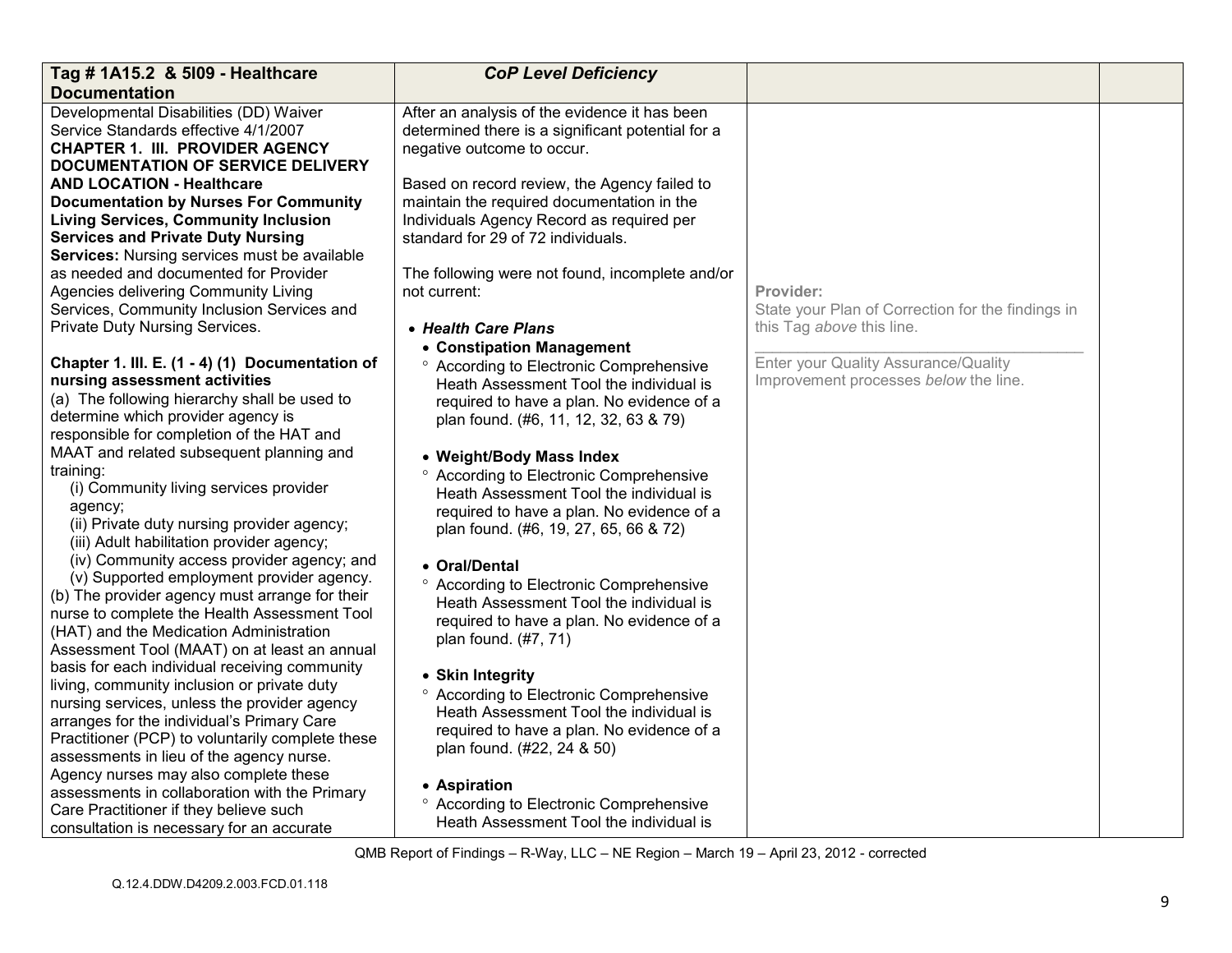assessment. Family Living Provider Agencies have the option of having the subcontracted caregiver complete the HAT instead of the nurse or PCP, if the caregiver is comfortable doing so. However, the agency nurse must be available to assist the caregiver upon request. (c) For newly allocated individuals, the HAT and the MAAT must be completed within seventy-two (72) hours of admission into direct services or two weeks following the initial ISP, whichever comes first.

 (d) For individuals already in services, the HAT and the MAAT must be completed at least fourteen (14) days prior to the annual ISP meeting and submitted to all members of the interdisciplinary team. The HAT must also be completed at the time of any significant change in clinical condition and upon return from any hospitalizations. In addition to annually, the MAAT must be completed at the time of any significant change in clinical condition, when a medication regime or route change requires delivery by licensed or certified staff, or when an individual has completed additional training designed to improve their skills to support selfadministration (see DDSD Medication Assessment and Delivery Policy). (e) Nursing assessments conducted to determine current health status or to evaluate a change in clinical condition must be documented in a signed progress note that includes time and date as well as *subjective*  information including the individual complaints, signs and symptoms noted by staff, family members or other team members; *objective* information including vital signs, physical examination, weight, and other pertinent data for the given situation (e.g., seizure frequency, method in which temperature taken); *assessment* of the clinical status, and *plan* of action addressing relevant aspects of all active health problems and follow up on any recommendations of medical consultants.

required to have a plan. No evidence of a plan found. (#22 & 52)

- **Respiratory**
- ° According to Electronic Comprehensive Heath Assessment Tool the individual is required to have a plan. No evidence of a plan found. (#76)
- **Falls**
- ° According to Electronic Comprehensive Heath Assessment Tool the individual is required to have a plan. No evidence of a plan found. (#11, 51, 66 & 72)
- **Bowel and Bladder**
- ° According to Electronic Comprehensive Heath Assessment Tool the individual is required to have a plan. No evidence of a plan found. (#16, 28, 32 & 58)
- **Endocrine**
- ° According to Electronic Comprehensive Heath Assessment Tool the individual is required to have a plan. No evidence of a plan found. (#27)
- **Pain**
- ° According to Electronic Comprehensive Heath Assessment Tool the individual is required to have a plan. No evidence of a plan found. (#66 & 76)
- *Medical Emergency Response Plans*
- **Fluid Restrictions**
- ° According to Electronic Comprehensive Heath Assessment Tool the individual is required to have a plan. No evidence of a plan found. (#60)
- **Seizures**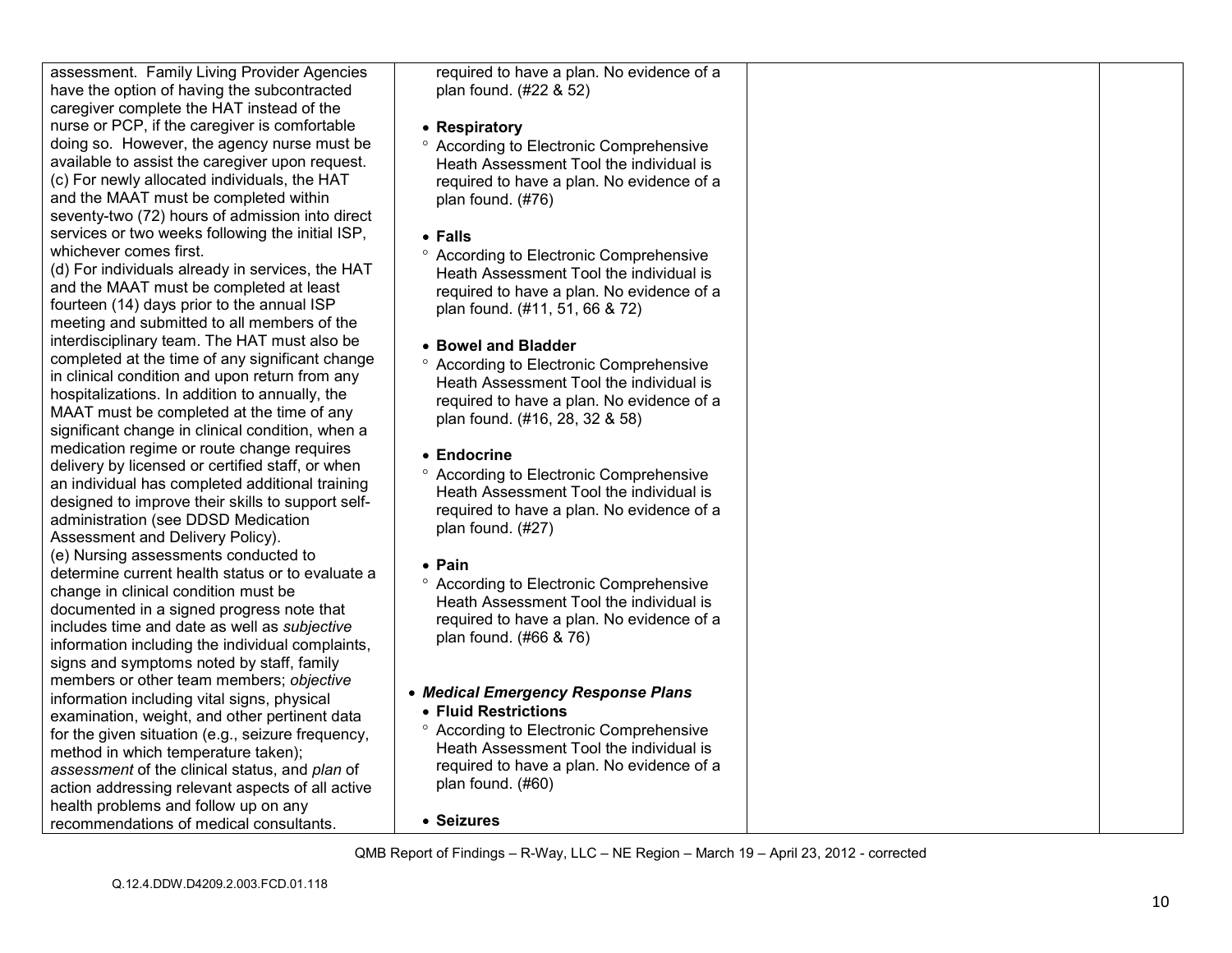| (2) Health related plans<br>(a) For individuals with chronic conditions that<br>have the potential to exacerbate into a life-<br>threatening situation, a medical crisis<br>prevention and intervention plan must be<br>written by the nurse or other appropriately<br>designated healthcare professional.<br>(b) Crisis prevention and intervention plans<br>must be written in user-friendly language that<br>is easily understood by those implementing<br>the plan. | <sup>o</sup> According to Electronic Comprehensive<br>Heath Assessment Tool the individual is<br>required to have a plan. No evidence of a<br>plan found. (#45)<br>• Feeding Tube<br><sup>o</sup> According to Electronic Comprehensive<br>Heath Assessment Tool the individual is<br>required to have a plan. No evidence of a<br>plan found. (#9 & 22) |  |
|-------------------------------------------------------------------------------------------------------------------------------------------------------------------------------------------------------------------------------------------------------------------------------------------------------------------------------------------------------------------------------------------------------------------------------------------------------------------------|----------------------------------------------------------------------------------------------------------------------------------------------------------------------------------------------------------------------------------------------------------------------------------------------------------------------------------------------------------|--|
| (c) The nurse shall also document training<br>regarding the crisis prevention and<br>intervention plan delivered to agency staff and<br>other team members, clearly indicating<br>competency determination for each trainee.<br>(d) If the individual receives services from                                                                                                                                                                                            | • Aspiration<br><sup>o</sup> According to Electronic Comprehensive<br>Heath Assessment Tool the individual is<br>required to have a plan. No evidence of a<br>plan found. (#8 & 24)                                                                                                                                                                      |  |
| separate agencies for community living and<br>community inclusion services, nurses from<br>each agency shall collaborate in the<br>development of and training delivery for crisis<br>prevention and intervention plans to assure<br>maximum consistency across settings.                                                                                                                                                                                               | • Respiratory<br><sup>o</sup> According to Electronic Comprehensive<br>Heath Assessment Tool the individual is<br>required to have a plan. No evidence of a<br>plan found. (#14, 65, 76)                                                                                                                                                                 |  |
| (3) For all individuals with a HAT score of 4, 5<br>or 6, the nurse shall develop a comprehensive<br>healthcare plan that includes health related<br>supports identified in the ISP (The healthcare<br>plan is the equivalent of a nursing care plan;<br>two separate documents are not required nor                                                                                                                                                                    | • Falls<br><sup>o</sup> According to Electronic Comprehensive<br>Heath Assessment Tool the individual is<br>required to have a plan. No evidence of a<br>plan found. (#7, 11, 51, 66 & 72)                                                                                                                                                               |  |
| recommended):<br>(a) Each healthcare plan must include a<br>statement of the person's healthcare needs<br>and list measurable goals to be achieved<br>through implementation of the healthcare plan.<br>Needs statements may be based upon                                                                                                                                                                                                                              | • GI / Bowel and Bladder<br><sup>o</sup> According to Electronic Comprehensive<br>Heath Assessment Tool the individual is<br>required to have a plan. No evidence of a<br>plan found. (#47 & 49)                                                                                                                                                         |  |
| supports needed for the individual to maintain<br>a current strength, ability or skill related to<br>their health, prevention measures, and/or<br>supports needed to remediate, minimize or<br>manage an existing health condition.<br>(b) Goals must be measurable and shall be<br>revised when an individual has met the goal                                                                                                                                         | • Endocrine<br><sup>o</sup> According to Electronic Comprehensive<br>Heath Assessment Tool the individual is<br>required to have a plan. No evidence of a<br>plan found. (#27)                                                                                                                                                                           |  |
| and has the potential to attain additional goals                                                                                                                                                                                                                                                                                                                                                                                                                        | • Pain<br>QMB Report of Findings - R-Way, LLC - NE Region - March 19 - April 23, 2012 - corrected                                                                                                                                                                                                                                                        |  |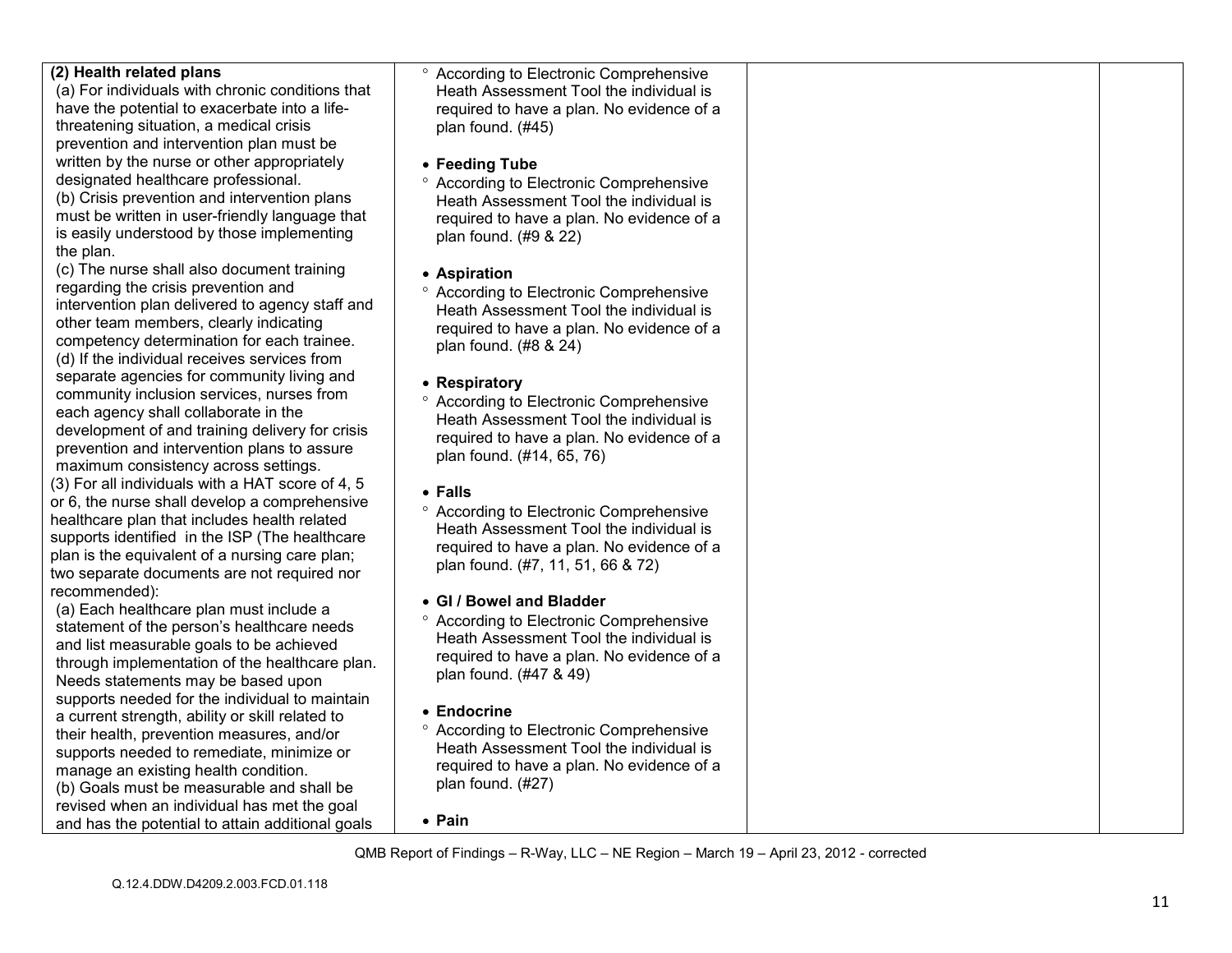| or no longer requires supports in order to                                                                                                                                                                                                                                                                                               | <sup>o</sup> According to Electronic Comprehensive |  |
|------------------------------------------------------------------------------------------------------------------------------------------------------------------------------------------------------------------------------------------------------------------------------------------------------------------------------------------|----------------------------------------------------|--|
| maintain the goal.                                                                                                                                                                                                                                                                                                                       | Heath Assessment Tool the individual is            |  |
| (c) Approaches described in the plan shall be                                                                                                                                                                                                                                                                                            | required to have a plan. No evidence of a          |  |
| individualized to reflect the individual's unique                                                                                                                                                                                                                                                                                        | plan found. (#66 & 76)                             |  |
| needs, provide guidance to the caregiver(s)                                                                                                                                                                                                                                                                                              |                                                    |  |
| and designed to support successful                                                                                                                                                                                                                                                                                                       |                                                    |  |
| interactions. Some interventions may be                                                                                                                                                                                                                                                                                                  |                                                    |  |
| carried out by staff, family members or other                                                                                                                                                                                                                                                                                            |                                                    |  |
| team members, and other interventions may                                                                                                                                                                                                                                                                                                |                                                    |  |
| be carried out directly by the nurse - persons                                                                                                                                                                                                                                                                                           |                                                    |  |
| responsible for each intervention shall be                                                                                                                                                                                                                                                                                               |                                                    |  |
| specified in the plan.                                                                                                                                                                                                                                                                                                                   |                                                    |  |
| (d) Healthcare plans shall be written in                                                                                                                                                                                                                                                                                                 |                                                    |  |
| language that will be easily understood by the                                                                                                                                                                                                                                                                                           |                                                    |  |
| person(s) identified as implementing the                                                                                                                                                                                                                                                                                                 |                                                    |  |
| interventions.                                                                                                                                                                                                                                                                                                                           |                                                    |  |
| (e) The nurse shall also document training on                                                                                                                                                                                                                                                                                            |                                                    |  |
| the healthcare plan delivered to agency staff                                                                                                                                                                                                                                                                                            |                                                    |  |
| and other team members, clearly indicating                                                                                                                                                                                                                                                                                               |                                                    |  |
| competency determination for each trainee. If                                                                                                                                                                                                                                                                                            |                                                    |  |
| the individual receives services from separate                                                                                                                                                                                                                                                                                           |                                                    |  |
| agencies for community living and community                                                                                                                                                                                                                                                                                              |                                                    |  |
| inclusion services, nurses from each agency                                                                                                                                                                                                                                                                                              |                                                    |  |
| shall collaborate in the development of and                                                                                                                                                                                                                                                                                              |                                                    |  |
| training delivery for healthcare plans to assure<br>maximum consistency across settings.                                                                                                                                                                                                                                                 |                                                    |  |
| (f) Healthcare plans must be updated to reflect                                                                                                                                                                                                                                                                                          |                                                    |  |
| relevant discharge orders whenever an                                                                                                                                                                                                                                                                                                    |                                                    |  |
| individual returns to services following a                                                                                                                                                                                                                                                                                               |                                                    |  |
| hospitalization.                                                                                                                                                                                                                                                                                                                         |                                                    |  |
| (g) All crisis prevention and intervention plans                                                                                                                                                                                                                                                                                         |                                                    |  |
| and healthcare plans shall include the                                                                                                                                                                                                                                                                                                   |                                                    |  |
| individual's name and date on each page and                                                                                                                                                                                                                                                                                              |                                                    |  |
| shall be signed by the author.                                                                                                                                                                                                                                                                                                           |                                                    |  |
|                                                                                                                                                                                                                                                                                                                                          |                                                    |  |
|                                                                                                                                                                                                                                                                                                                                          |                                                    |  |
|                                                                                                                                                                                                                                                                                                                                          |                                                    |  |
|                                                                                                                                                                                                                                                                                                                                          |                                                    |  |
|                                                                                                                                                                                                                                                                                                                                          |                                                    |  |
|                                                                                                                                                                                                                                                                                                                                          |                                                    |  |
|                                                                                                                                                                                                                                                                                                                                          |                                                    |  |
|                                                                                                                                                                                                                                                                                                                                          |                                                    |  |
| interactions conducted with individuals served                                                                                                                                                                                                                                                                                           |                                                    |  |
| (h) Crisis prevention and intervention plans as<br>well as healthcare plans shall be reviewed by<br>the nurse at least quarterly, and updated as<br>needed.<br>(4) General Nursing Documentation<br>(a) The nurse shall complete legible and<br>signed progress notes with date and time<br>indicated that describe all interventions or |                                                    |  |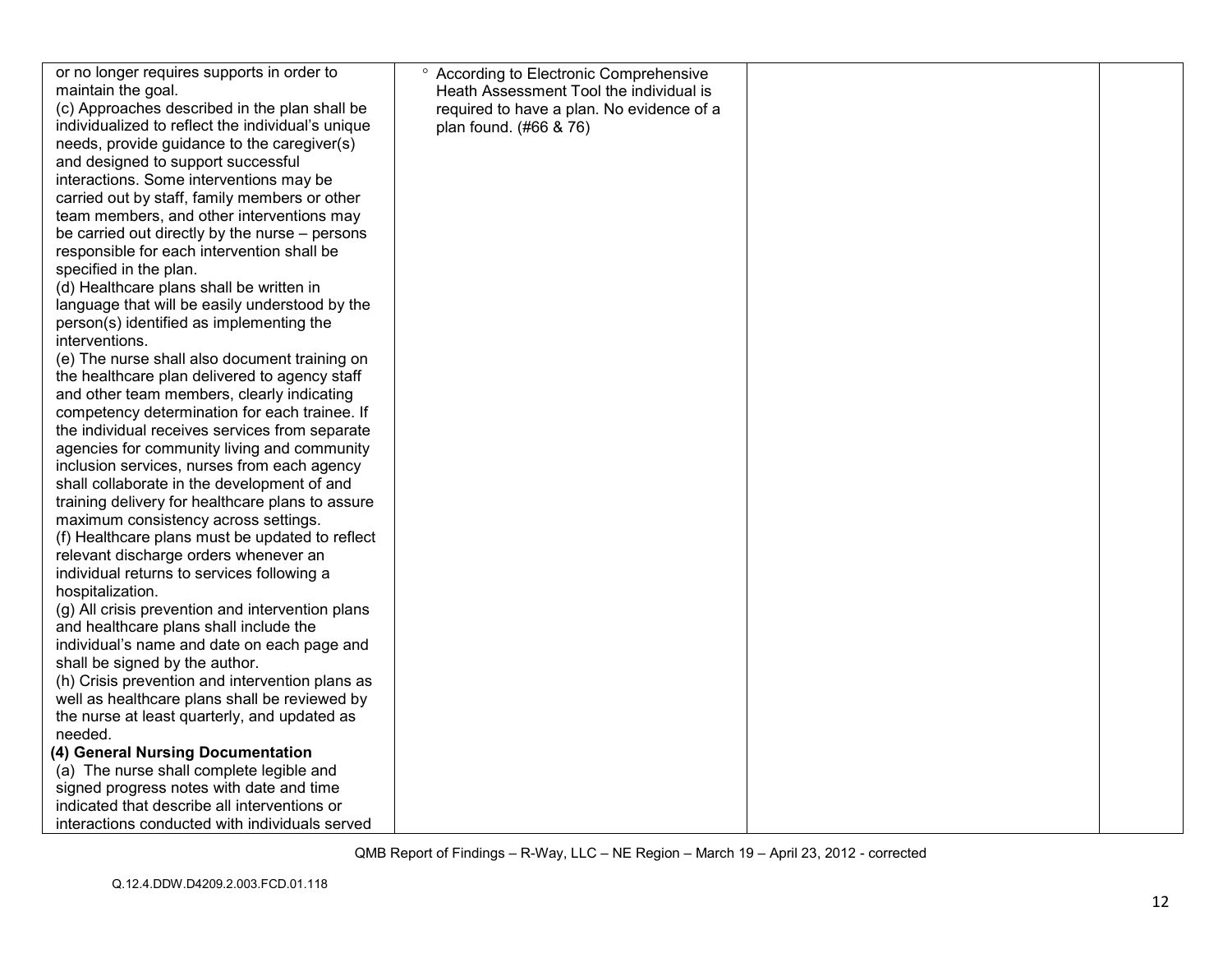| as well as all interactions with other healthcare                                              |  |  |
|------------------------------------------------------------------------------------------------|--|--|
| providers serving the individual. All<br>interactions shall be documented whether they         |  |  |
| occur by phone or in person.                                                                   |  |  |
| (b) For individuals with a HAT score of 4, 5 or                                                |  |  |
| 6, or who have identified health concerns in                                                   |  |  |
| their ISP, the nurse shall provide the                                                         |  |  |
| interdisciplinary team with a quarterly report                                                 |  |  |
| that indicates current health status and                                                       |  |  |
| progress to date on health related ISP desired                                                 |  |  |
| outcomes and action plans as well as                                                           |  |  |
| progress toward goals in the healthcare plan.                                                  |  |  |
| Developmental Disabilities (DD) Waiver                                                         |  |  |
| Service Standards effective 4/1/2007                                                           |  |  |
| <b>CHAPTER 5 IV. COMMUNITY INCLUSION</b>                                                       |  |  |
| <b>SERVICES PROVIDER AGENCY</b>                                                                |  |  |
| <b>REQUIREMENTS</b>                                                                            |  |  |
| <b>B. IDT Coordination</b>                                                                     |  |  |
| (1) Community Inclusion Services Provider<br>Agencies shall participate on the IDT as          |  |  |
| specified in the ISP Regulations (7.26.5)                                                      |  |  |
| NMAC), and shall ensure direct support staff                                                   |  |  |
| participation as needed to plan effectively for                                                |  |  |
| the individual; and                                                                            |  |  |
|                                                                                                |  |  |
| (2) Coordinate with the IDT to ensure that                                                     |  |  |
| each individual participating in Community<br>Inclusion Services who has a score of 4, 5, or 6 |  |  |
| on the HAT has a Health Care Plan developed                                                    |  |  |
| by a licensed nurse, and if applicable, a Crisis                                               |  |  |
| Prevention/Intervention Plan.                                                                  |  |  |
|                                                                                                |  |  |
| <b>Department of Health Developmental</b>                                                      |  |  |
| <b>Disabilities Supports Division Policy.</b><br><b>Medical Emergency Response Plan Policy</b> |  |  |
| MERP-001 eff.8/1/2010                                                                          |  |  |
|                                                                                                |  |  |
| F. The MERP shall be written in clear, jargon                                                  |  |  |
| free language and include at a minimum the                                                     |  |  |
| following information:                                                                         |  |  |
| 1. A brief, simple description of the condition                                                |  |  |
| or illness.                                                                                    |  |  |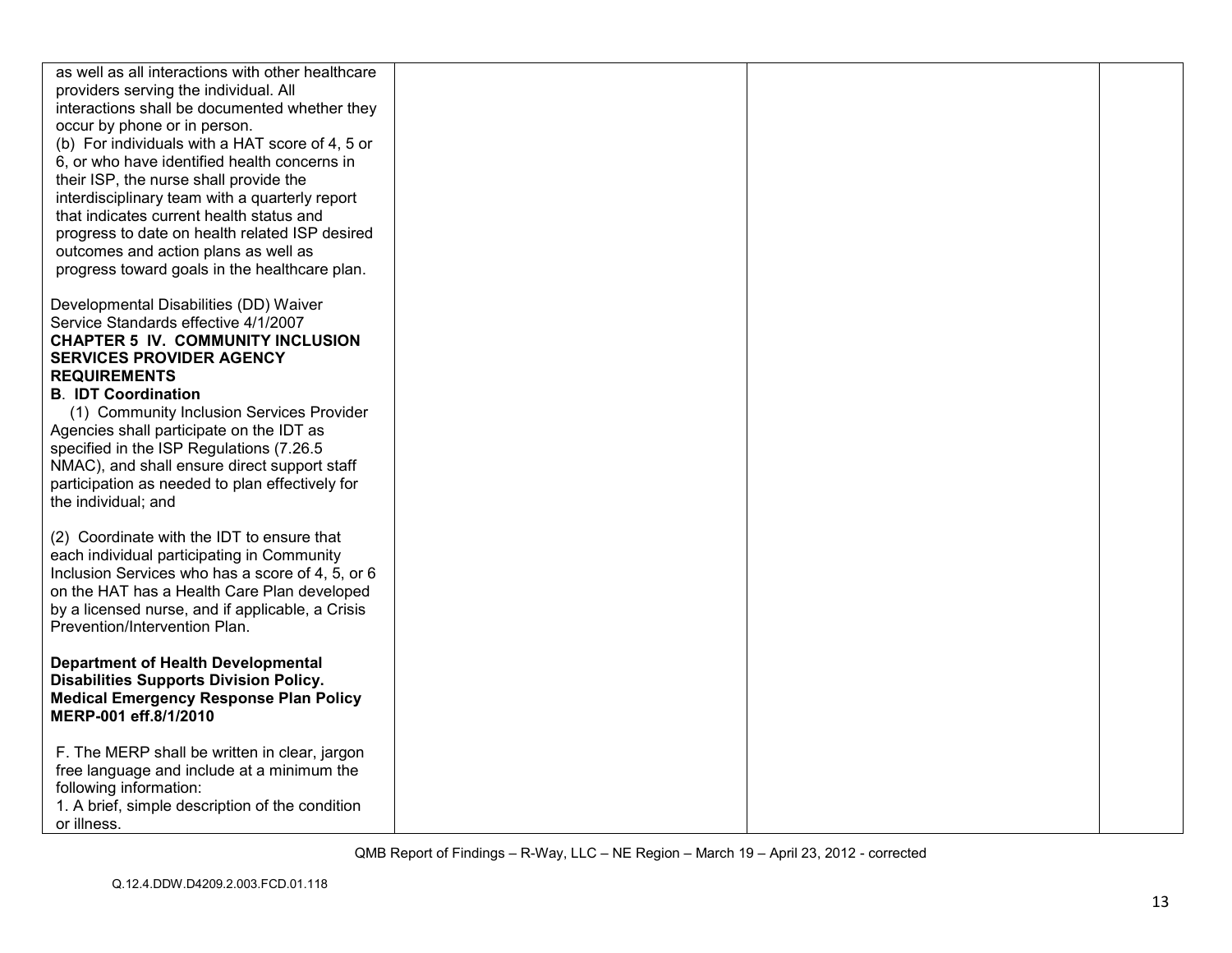| 2. A brief description of the most likely life   |  |  |
|--------------------------------------------------|--|--|
| threatening complications that might occur and   |  |  |
| what those complications may look like to an     |  |  |
| observer.                                        |  |  |
| 3. A concise list of the most important          |  |  |
| measures that may prevent the life threatening   |  |  |
| complication from occurring (e.g., avoiding      |  |  |
| allergens that trigger an asthma attack or       |  |  |
| making sure the person with diabetes has         |  |  |
| snacks with them to avoid hypoglycemia).         |  |  |
| 4. Clear, jargon free, step-by-step instructions |  |  |
| regarding the actions to be taken by direct      |  |  |
| support personnel (DSP) and/or others to         |  |  |
| intervene in the emergency, including criteria   |  |  |
| for when to call 911.                            |  |  |
| 5. Emergency contacts with phone numbers.        |  |  |
| 6. Reference to whether the individual has       |  |  |
| advance directives or not, and if so, where the  |  |  |
| advance directives are located.                  |  |  |
|                                                  |  |  |
|                                                  |  |  |
|                                                  |  |  |
|                                                  |  |  |
|                                                  |  |  |
|                                                  |  |  |
|                                                  |  |  |
|                                                  |  |  |
|                                                  |  |  |
|                                                  |  |  |
|                                                  |  |  |
|                                                  |  |  |
|                                                  |  |  |
|                                                  |  |  |
|                                                  |  |  |
|                                                  |  |  |
|                                                  |  |  |
|                                                  |  |  |
|                                                  |  |  |
|                                                  |  |  |
|                                                  |  |  |
|                                                  |  |  |
|                                                  |  |  |
|                                                  |  |  |
|                                                  |  |  |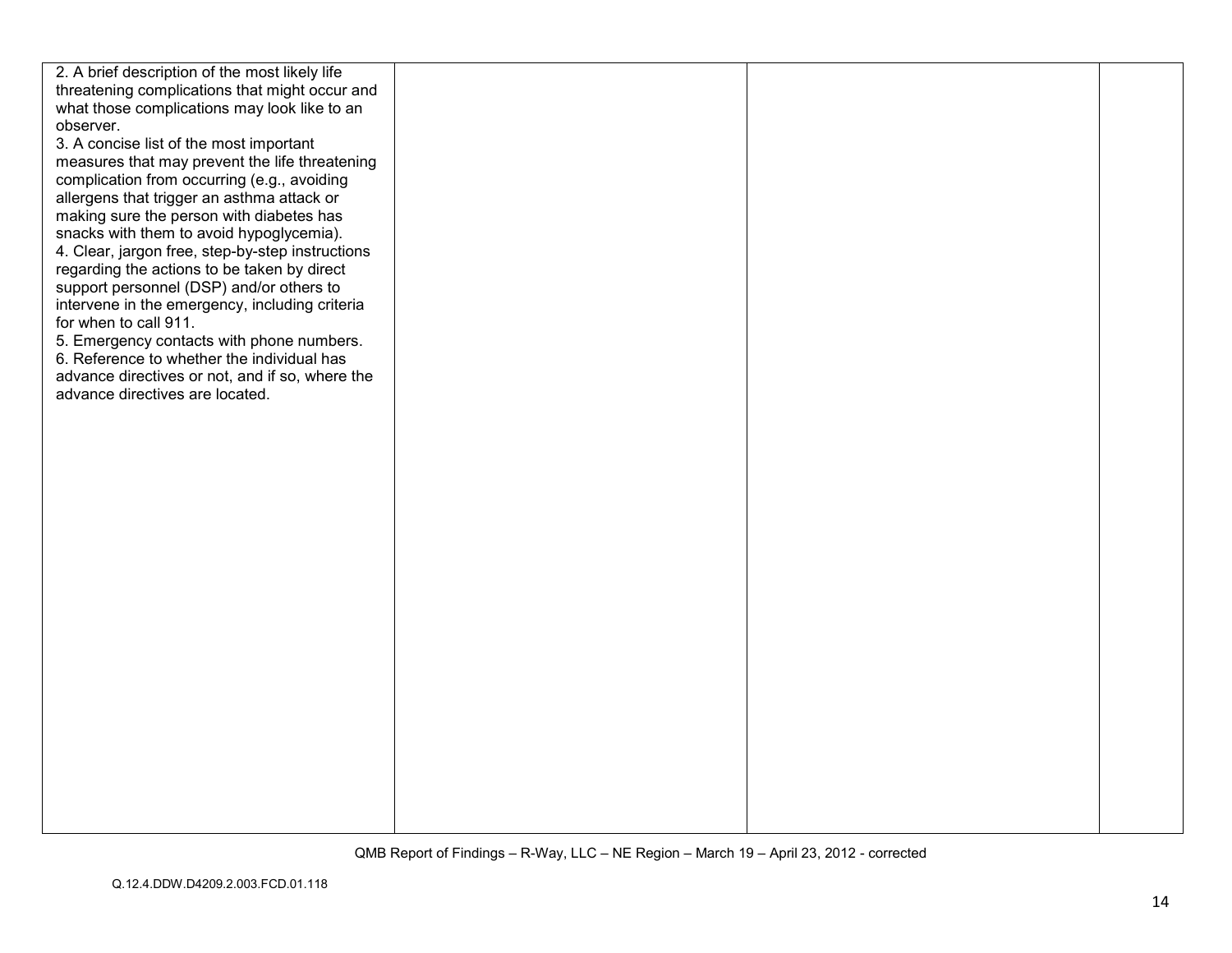| Tag # 6L06 Family Living Requirements                                                                                                                        | <b>CoP Level Deficiency</b>                                                                                                                                 |                                                                                             |  |
|--------------------------------------------------------------------------------------------------------------------------------------------------------------|-------------------------------------------------------------------------------------------------------------------------------------------------------------|---------------------------------------------------------------------------------------------|--|
| Developmental Disabilities (DD) Waiver<br>Service Standards effective 4/1/2007<br><b>CHAPTER 6. III. REQUIREMENTS UNIQUE</b>                                 | After an analysis of the evidence it has been<br>determined there is a significant potential for a<br>negative outcome to occur.                            |                                                                                             |  |
| <b>TO FAMILY LIVING SERVICES</b><br>A. Support to Individuals in Family Living:<br>The Family Living Services Provider Agency<br>shall provide and document: | Based on record review, the Agency failed to<br>complete all DDSD requirements for approval of<br>each direct support provider for 33 of 62<br>individuals. |                                                                                             |  |
| (5) Monthly consultation, by agency<br>supervisors or internal service<br>coordinators, with the direct support                                              | The following was not found, not current and/or<br>incomplete:                                                                                              |                                                                                             |  |
| provider to include:                                                                                                                                         | <b>o Monthly Service Coordination</b><br><b>Consultation with the Direct Support</b>                                                                        |                                                                                             |  |
| (a) Review, advise, and prompt the<br>implementation of the individual's ISP                                                                                 | Provider.                                                                                                                                                   |                                                                                             |  |
| Action Plans, schedule of activities<br>and appointments; and                                                                                                | ° Individual #4 - None found for 9/2011.                                                                                                                    |                                                                                             |  |
| (b) Assist with service or support issues<br>raised by the direct support provider                                                                           | ° Individual #11 - None found for 9/2011<br>and 2/2012.                                                                                                     | Provider:<br>State your Plan of Correction for the findings in<br>this Tag above this line. |  |
| or observed by supervisor, service<br>coordinator or other IDT members.                                                                                      | ° Individual #12 - None found for 9/2011.                                                                                                                   | Enter your Quality Assurance/Quality                                                        |  |
| <b>B. Home Studies. The Family Living Services</b>                                                                                                           | ° Individual #14 - None found for 2/2012                                                                                                                    | Improvement processes below the line.                                                       |  |
| Provider Agency shall complete all DDSD<br>requirements for approval of each direct<br>support provider, including completion of an                          | ° Individual #19 - None found for 7/2011<br>and 2/2012.                                                                                                     |                                                                                             |  |
| approved home study and training prior to<br>placement. After the initial home study, an<br>updated home study shall be completed                            | ° Individual #22 - None found for 8/2011<br>and 2/2012.                                                                                                     |                                                                                             |  |
| annually. The home study must also be<br>updated each time there is a change in family<br>composition or when the family moves to a new                      | <sup>o</sup> Individual #23 - None found for 7/2011<br>through 3/2012.                                                                                      |                                                                                             |  |
| home. The content and procedures used by the<br>Provider Agency to conduct home studies shall<br>be approved by DDSD.                                        | ° Individual #25 - None found for 8/2011<br>and 9/2011.                                                                                                     |                                                                                             |  |
| Developmental Disabilities (DD) Waiver<br>Service Standards effective 4/1/2007<br><b>CHAPTER 1. I. PROVIDER AGENCY</b>                                       | <sup>o</sup> Individual #27 - None found for 7/2011<br>through 3/2012.                                                                                      |                                                                                             |  |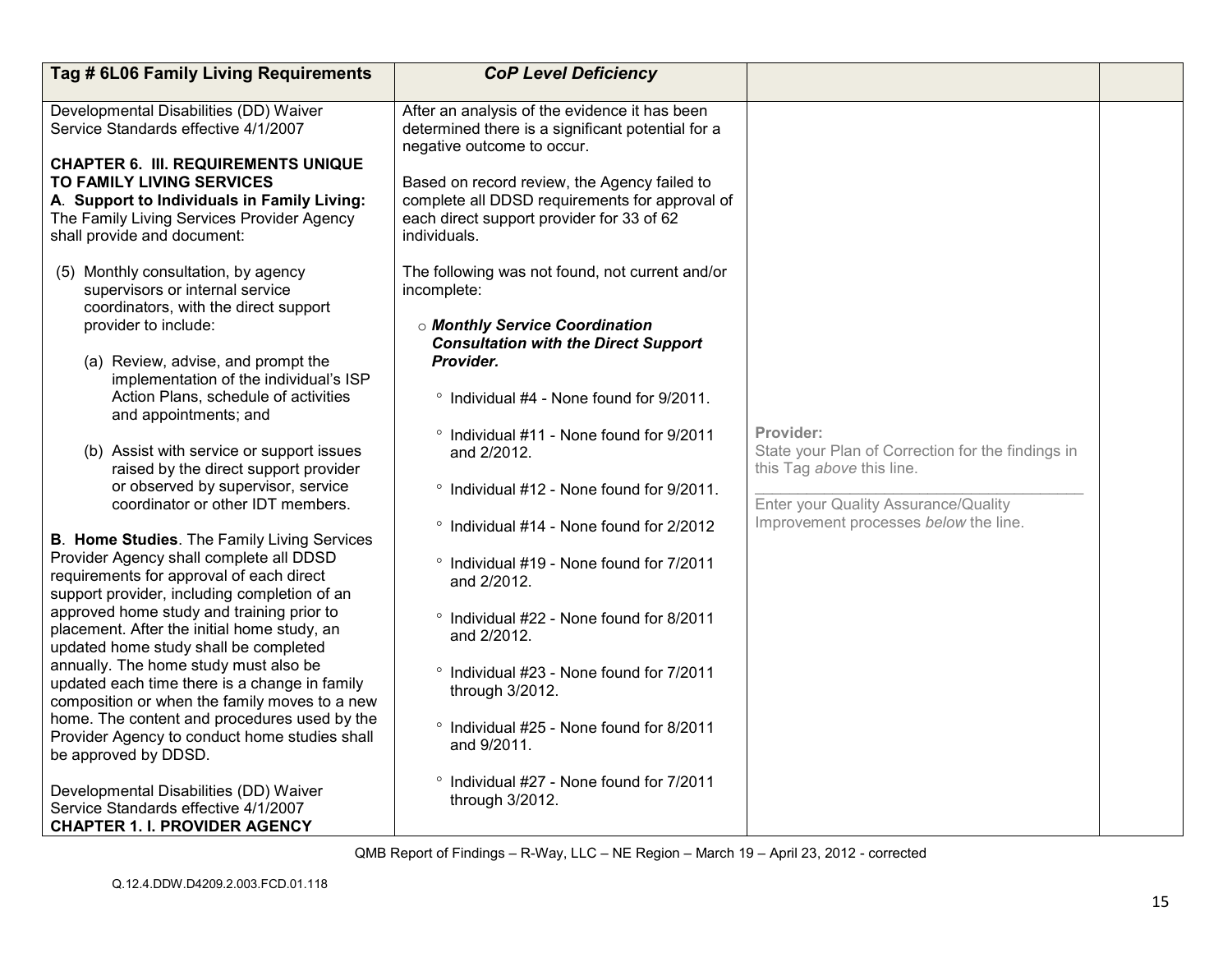| <b>ENROLLMENT PROCESS</b><br>D. Scope of DDSD Agreement<br>(4) Provider Agencies must have prior written<br>approval of the Department of Health to<br>subcontract any service other than<br>Respite;                                                                                                                                                                                                                                                                                                                                                                                                                                                                                                                                                                                                                                                 | ° Individual #28 - None found for 8/2011.<br>° Individual #31 - None found for 10/2011<br>or 1/2012.<br>° Individual #32 - None found for 9/2011<br>and 1/2012.                                                                                                                                                                                                                                                                                                                                                                                                                                                                                                                           |  |
|-------------------------------------------------------------------------------------------------------------------------------------------------------------------------------------------------------------------------------------------------------------------------------------------------------------------------------------------------------------------------------------------------------------------------------------------------------------------------------------------------------------------------------------------------------------------------------------------------------------------------------------------------------------------------------------------------------------------------------------------------------------------------------------------------------------------------------------------------------|-------------------------------------------------------------------------------------------------------------------------------------------------------------------------------------------------------------------------------------------------------------------------------------------------------------------------------------------------------------------------------------------------------------------------------------------------------------------------------------------------------------------------------------------------------------------------------------------------------------------------------------------------------------------------------------------|--|
| NMAC 8.314.5.10 - DEVELOPMENTAL<br><b>DISABILITIES HOME AND COMMUNITY-</b><br><b>BASED SERVICES WAIVER</b>                                                                                                                                                                                                                                                                                                                                                                                                                                                                                                                                                                                                                                                                                                                                            | <sup>o</sup> Individual #37 - None found for 7/2011<br>through 12/2012.                                                                                                                                                                                                                                                                                                                                                                                                                                                                                                                                                                                                                   |  |
| <b>ELIGIBLE PROVIDERS:</b><br>I. Qualifications for community living<br>service providers: There are three types of<br>community<br>living services: Family living, supported living<br>and independent living. Community living<br>providers must meet all qualifications set forth<br>by the DOH/DDSD, DDW definitions and<br>service standards.<br>(1) Family living service providers for adults<br>must meet the qualifications for staff required<br>by the<br>DOH/DDSD, DDW service definitions and<br>standards. The direct care provider employed<br>by or subcontracting with the provider agency<br>must be approved through a home study<br>completed prior to provision of services and<br>conducted<br>at subsequent intervals required of the provider<br>agency. All family living sub-contracts must be<br>approved by the DOH/DDSD. | <sup>o</sup> Individual #45 - None found for 7/2011,<br>9/2011 and 11/2011.<br>° Individual #46 - None found for 9/2011<br>° Individual #48 - None found for 10/2011<br>or 3/2012.<br>° Individual #49 - None found for 9/2011<br>and11/2011.<br>° Individual #50 - None found for 7/2011<br>and 11/2011.<br>° Individual #51 - None found for 11/2011.<br>° Individual #54 - None found for 11/2011<br>° Individual #60 - None found for 11/2011<br>or 2/2012.<br>° Individual #62 - None found for 7/2011<br>through 1/2012.<br>° Individual #63 - None found for 7/2011.<br>° Individual #64 - None found for 12/2011.<br>° Individual #68 - None found for 7/2011<br>through 12/2011. |  |